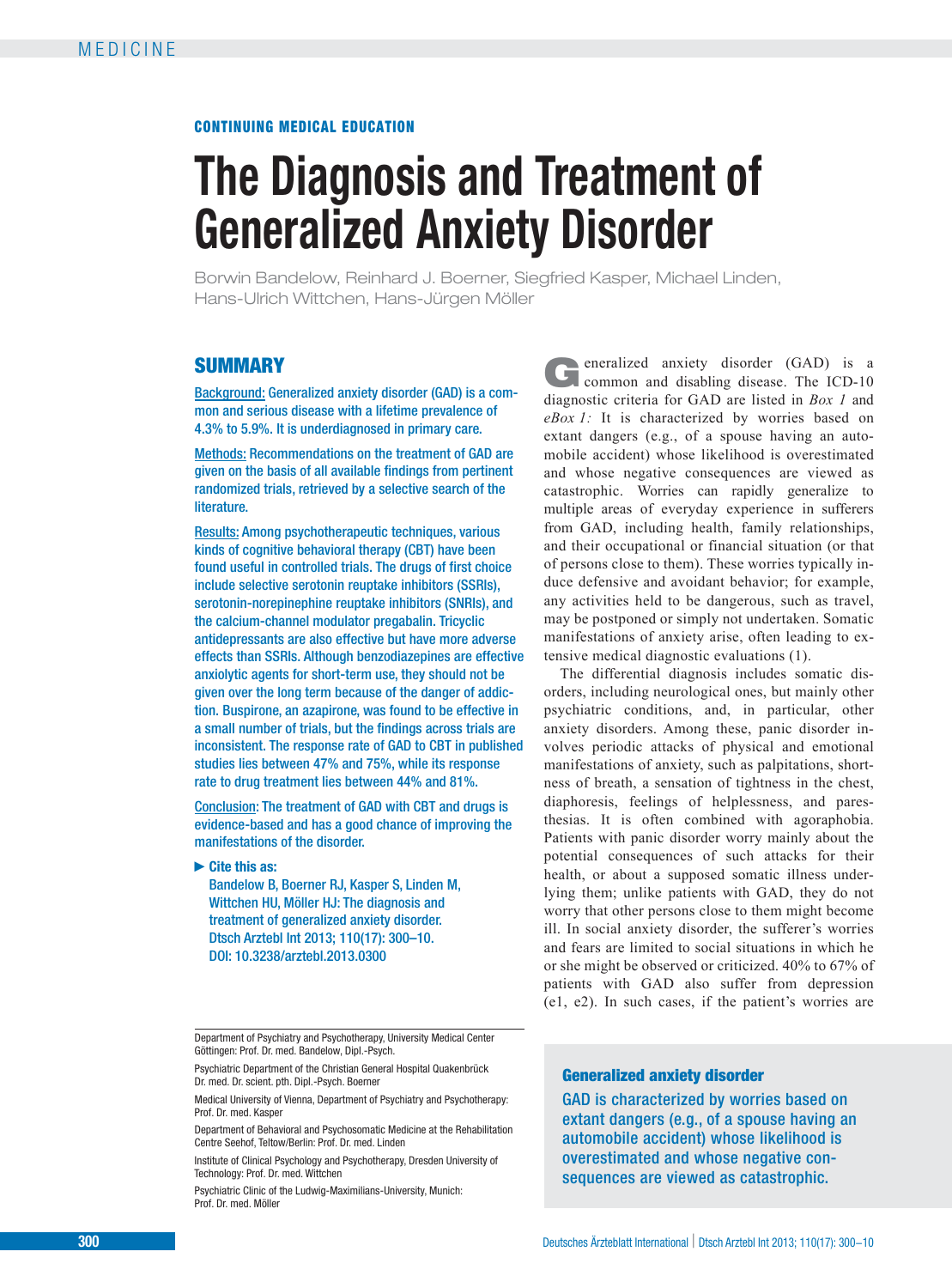accompanied by such manifestations as mood fluctuations (regularly worse in the morning), early morning awakening, guilt feelings, or suicidal ideation, it must be determined whether depression is affecting the patient more severely than GAD. It may also be difficult to differentiate GAD from a somatoform disorder with varying bodily symptoms that have no organic correlate, such as palpitations, shortness of breath, dysphagia, or unexplained abdominal discomfort. Such patients repeatedly demand medical evaluation and, unlike GAD patients, often reject a psychosomatic explanation of their problems. Some of the avoidable errors in the diagnosis of GAD are listed in *Box 2*.

Epidemiological surveys of the general population have shown that GAD has a lifetime prevalence of 4.3% to 5.9% and a 12-month prevalence of 0.2% to 4.3% (2, 3). Among patients in general medical practice, the one-month prevalence is  $7.9\%$  to  $9\%$  (4). GAD is twice as common in women as in men. It is most often seen in persons aged 45 to 59, with a lower peak in persons aged 30 to 44 and a decline after age 60 (5). If untreated, GAD usually takes a chronic course, with most patients still suffering from its symptoms six to twelve years after the diagnosis is made. Only two out of five affected persons find their way to appropriate treatment (7).

## Causes

The causes of GAD are not yet well understood. Traumatic life experiences, faulty conditioning, genetic influences, and neurobiological dysfunction are considered to be potential etiological factors for GAD and other anxiety disorders (8). GAD tends to cluster in families (9). Twin studies have shown a moderate hereditary influence (10), which is, however, less intense than in other anxiety disorders, e.g., panic disorder. The neurobiological factors under discussion include disturbances of various neurotransmitter systems (serotonin, epinephrine/ norepinephrine, GABA) (11-13). Structural and functional neuroimaging of GAD patients has revealed abnormalities in the amygdala, the dorsomedial prefrontal cortex, and other brain areas (e3–e6).

# **Treatment**

The following recommendations are based on an evaluation of all randomized controlled trials of treatment for GAD that we were able to retrieve by a literature

# Lifetime prevalence

Generalized anxiety disorder (GAD) is a common and serious disease with a lifetime prevalence of 4.3% to 5.9%. It is underdiagnosed in primary care.

#### BOX 1

# The diagnosis of generalized anxiety disorder according to ICD-10

- **●** Tension, worries, and fears about everyday events and problems for at least six months, with the following symptoms and signs:
	- vegetative manifestations such as increased heart rate, diaphoresis, tremor, or dry mouth
	- symptoms in the chest or abdomen (respiratory symptoms, feeling of tightness, chest pain, abdominal discomfort)
	- mental symptoms (dizziness, derealization, fear of losing control, fear of dying)
- general symptoms (hot or cold flashes, paresthesiae)
- symptoms of tension (muscle tension, agitation, foreign-body sensation in throat)
- other, nonspecific symptoms (exaggerated startle response, lack of concentration, irritability, difficulty falling asleep)

Patients are tormented by constant worries, e.g., that they (or their loved ones) might have an accident or become ill. Activities that are perceived as dangerous are avoided or postponed. Patients also worry about the fact that they are always worrying ("meta-worries," e.g., "All this worrying is sure to give me an ulcer").

#### BOX 2

# Avoidable errors in the diagnosis of anxiety disorders

- **●** In primary care, 45% of anxiety disorders are not recognized as such (23).
- **●** Anxiety disorders are often misdiagnosed because the patients present with somatic complaints: for 87% of patients with generalized anxiety disorder, the primary symptom is not anxiety, but rather pain or sleep disturbance (24, e110).
- Patients with GAD are often considered to have some type of mental disturbance, but two-thirds are not diagnosed as having either any anxiety disorder or GAD, and thus do not receive appropriate treatment (1).
- **●** In patients with depression, a coexisting anxiety disorder is often missed and therefore not treated (24).

# The causes of GAD

Traumatic life experiences, faulty conditioning, genetic influences, and neurobiological dysfunction are considered to be potential etiological factors for GAD and other anxiety disorders.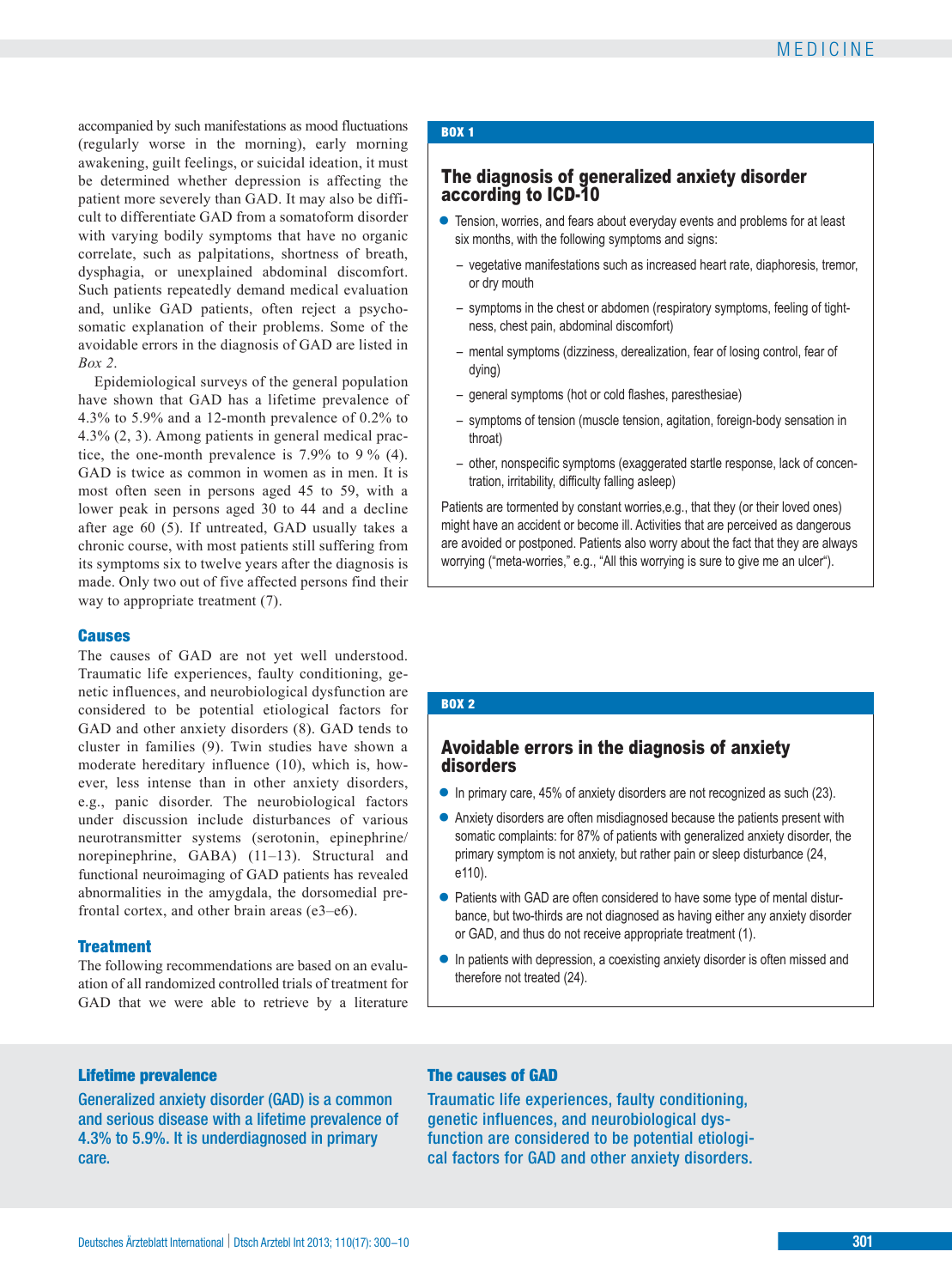## BOX 3

# The components of cognitive behavioral therapy (CBT) for generalized anxiety disorder\*

- **● Nonspecific effects**
	- Establishment of a robust therapeutic relationship
	- Discussion of all of the patient's problems and his or her life story, rather than focusing exclusively on symptoms

### **● Psychoeducation**

- Information about the disorder
- Explanation of the somatic manifestations of anxiety as a natural fight-or-flight response
- Explanation of the rationale for treatment
- Recommendation of suitable information brochures and self-help materials

#### **● Cognitive strategies**

- Reevaluation of unrealistic assumptions about the utility and disadvantages of worries
- Development of a realistic assessment of the probability that various types of problems will have negative consequences, and of the amount of suffering this will cause
- Putting the type and frequency of the patient's worries in perspective ("What do other people do in this situation?")
- Examining catastrophic expectations with homework exercises involving prediction of what will come next (identification of "worry chains")
- Recognition of negative fluency (What opportunities do I have for positive or negative thinking?)
- Distancing onself from worries and controlling them (practicing the ability to anticipate positively; inner self-distancing dialogues)
- Dealing with problems caused by perfectionism and the inability to tolerate uncertainty
- Working on meta-worries ("I am worried that my constant worrying will give me an ulcer")
- Building up resources ("Are there any areas of life in which I have no worries?")

#### **● Exposure**

- Patients are instructed to try not to engage in safety behavior (e.g., telephoning their children to make sure they are healthy). The tendency to put off activities perceived to be dangerous, such as travel, is also therapeutically addressed.
- *In sensu* exposure to particular things about which the patient is worried

#### **● Emotional regulation**

– Muscle relaxation techniques

#### **● Problem-solving techniques**

- Practicing problem-solving strategies to lessen inappropriate approaches to problems (worrying)
- Establishment of goals and life plans, participation in enjoyable activities, increased perception of emotional well-being

\*modified from (26, 27)

search; the latter involved both automated searching in databases (Medline and the Web of Science database of ISI Web of Knowledge) and a manual search. A structured evaluation of each trial for correctness of method (size of study population, blinding, randomization, sta tistics, instruments, etc.) was performed according to the recommendations of the Scottish Intercollegiate Guidelines Network (SIGN, www.sign.ac.uk). The trials evaluated here include all of those that were

 analyzed for the guidelines of the World Federation of Societies for Biological Psychiatry (2008) (14) along with 21 further randomized controlled trials that have appeared since these guidelines were published. As will become clear below, some of the trials of drug treatment or of psychotherapy had negative or inconclusive results. Only treatments that were found to be effective in a majority of trials in which they were tested are recommended here.

# Cognitive behavioral therapy

The goal of treatment is for the patient to develop the ability to recognize, eliminate, and correct his or her dysfunctional (faulty, one-sided) assumptions and thoughts in order to behave more appropriately in various situations.

# Demonstration of efficacy

 The efficacy of CBT has been demonstrated in many randomized clinical trials. A number of trials showed CBT to be superior to being placed on a waiting list or to treatment with psychological placebo conditions.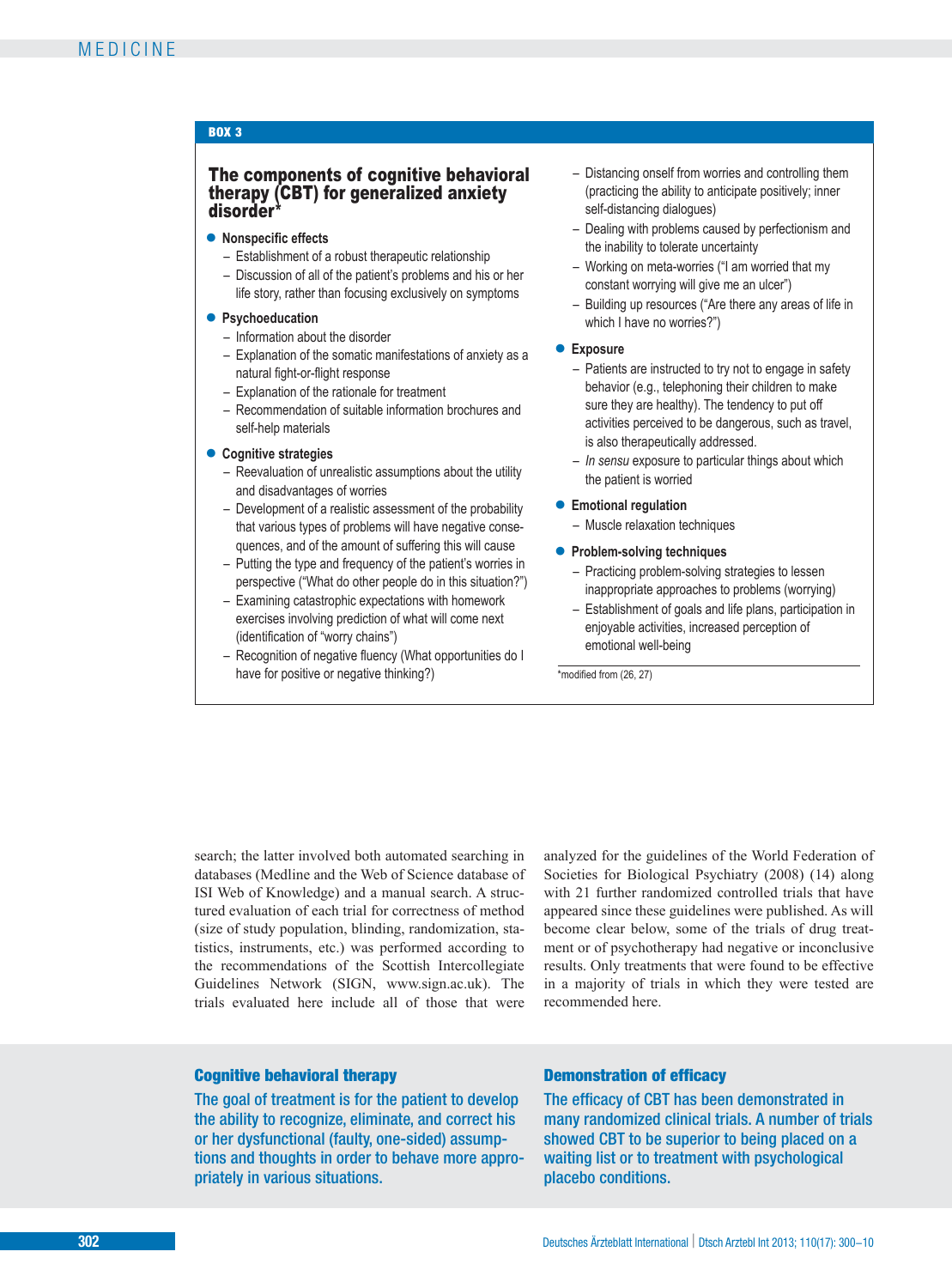# Treatment recommendations for generalized anxiety disorder (GAD); accompanying psychotherapy is recommended in all cases

# **● Drugs of first choice**

- SSRIs, e.g. escitalopram\*1 10–20 mg or paroxetine\*1 20–60 mg
- SNRIs, e.g. duloxetine<sup>\*1</sup> 60–120 mg or venlafaxine<sup>\*1,\*2</sup> 75–225 mg
- pregabalin $1150-600$  mg

#### **● Drugs of second choice**

- buspirone<sup> $1$ </sup> 15–60 mg, usually 30 mg
- imipramine 75–200 mg, usually 100–150 mg
- opipramol $11$  100–300 mg, usually 200 mg
- hydroxyzine $1/37.5-75$  mg

For concomitant treatment with an antidepressant until the onset of the antidepressant effect, alprazolam<sup>\*1</sup> 1.5–6 mg, usually 3 mg

#### **● Procedure for patients who do not respond to standard pharmacotherapy**

*No more than a partial response in 4–6 weeks* 

– raise dose and treat for a further 4–6 weeks

# *No response at all in 4–6 weeks*

- Change of drug (although an analysis of multiple studies of patients with GAD who did not respond to 2 weeks of SSRI treatment showed that only 38% went on to have a response by 8 weeks [28])
- Possible strategies for drug-switching (in the absence of relevant clinical studies):
	- switch to another drug of first choice (SSRI, SNRI, pregabalin)
	- switch to a drug of second choice (tricyclic antidepressant, buspirone, opipramol)
	- switch to a drug known from clinical trials to be effective against other anxiety disorders, but not yet adequately tested against GAD (e.g., moclobemide, mirtazapine)
	- switch to quetiapine (off-label)
- Possible add-on strategies:
	- administration of pregabalin or olanzapine in addition to an SSRI or SNRI (e111; e112)

\*<sup>1</sup>approved in Germany for the treatment of anxiety states/disorders

\*2Most of the available evidence is for the extended-release formulation of venlafaxine. SSRI, selective serotonin reuptake inhibitor; SNRI, serotonin-norepinephrine reuptake inhibitor.

#### **Psychotherapy**

**Cognitive behavioral therapy (CBT)—**Cognitive behavioral theories start from the presumption that anxiety disorders, like other mental disorders, are caused in part by distorted, illogical, or unrealistic cognitions (e7). The goal of treatment is for the patient to develop the ability to recognize, eliminate, and correct his or her dysfunctional (faulty, one-sided) assumptions and thoughts in order to to cope more appropriately

with various situations (e8–e10). Psychoeducation, confrontational techniques (e.g., *in sensu* exposure to the things the patient fears, e.g., anticipated catastrophic events) (e11, e12), and problem-solving techniques are further components of CBT. The creation of a robust therapeutic relationship is, of course, another important element of behavioral therapy. The therapeutic components of CBT for GAD are summarized in *Box 3* (e10, e11).

# Internet-based cognitive behavioral therapy

Internet-based CBT involves either pure self therapy with the aid of various materials or else self-therapy enhanced by brief contacts with therapists by e-mail or telephone.

## Internet-based therapy: current evidence

Internet-based therapy cannot now be recommended, as there have not been any trials comparing it to traditional CBT, in which the patient and therapist are in personal contact.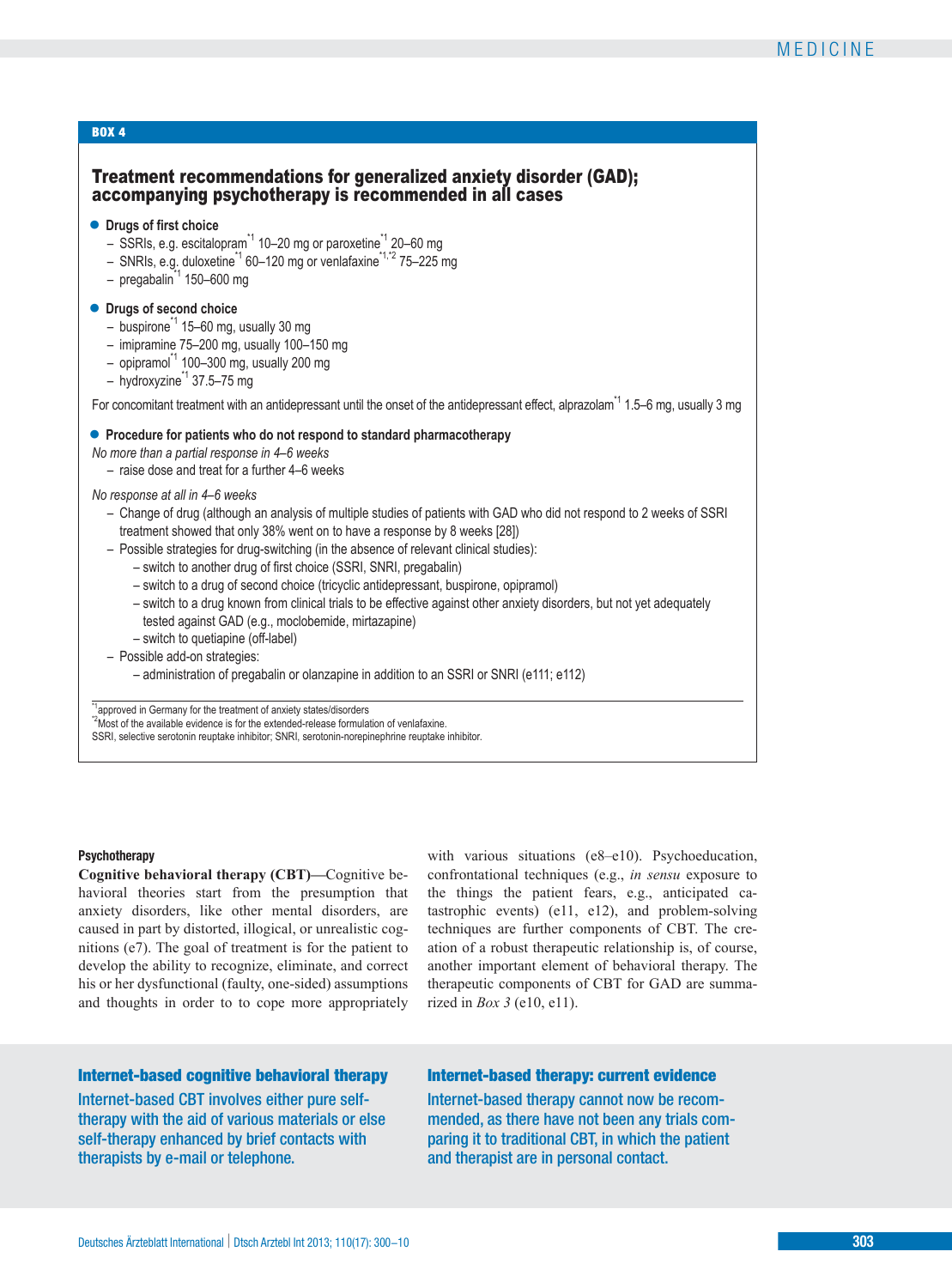The efficacy of CBT has been demonstrated in many randomized clinical trials. A number of trials showed CBT to be superior to being placed on a waiting list (e13–e19), and several studies comparing CBT to a "psychological placebo" showed that CBT has not only nonspecific psychotherapeutic effects, but also specific ingredients (e20–e23). The rate of response to behavioral therapy in therapeutic trials ranges from 47% to 75%, with varying definitions of a "response."

In the last few years, a number of trials of Internetbased CBT have been carried out, involving either pure self-therapy with the aid of various materials or else self-therapy enhanced by brief contacts with therapists by e-mail or telephone (e24–e26). All but one of these trials revealed significant differences between CBT and being placed on a waiting list; in a single trial, neither Internet-based CBT nor Internet-based psychodynamic therapy was any more effective than being placed on a waiting list (e27). Internet-based therapy cannot now be recommended, as there have not been any trials comparing it to traditional CBT, in which the patient and therapist are in personal contact. Moreover, Internetbased therapy is difficult to reimburse and is fraught with other medicolegal and ethical difficulties (for example, if the patient is suicidal).

Psychodynamic (depth-psychological/psychoana**lytical) therapy—**There are a number of approaches to the psychodynamic treatment of GAD. A special type of psychoanalytic focal therapy for GAD (e29, e30) has been developed on the basis of supportive-expressive psychotherapy (e28). This type of treatment proceeds from the hypothesis that patients with GAD have insecure relationships and that their mental symptoms are caused by a central relational conflict. As in other types of psychodynamic conflict, the transference relationship is exploited for therapeutic purposes. Current psychodynamic treatment for GAD often consists of shortterm therapy in which an active therapeutic attitude is preferred.

Our extensive literature search yielded only two evaluable randomized controlled trials of the effect of psychodynamic therapy for GAD. In one trial, behavioral therapy was found to be more effective than psychodynamic therapy, both acutely and in later followup (e31, e32). In the other trial, the authors concluded that psychodynamic therapy was about as effective as CBT; in fact, however, the numerical results they reported were markedly better for CBT, but the differences were not significant. Thus, in our view, this study was underpowered to demonstrate either therapeutic equivalence or a therapeutic difference (e33, e34). The overall state of the evidence does not yet permit any concrete recommendation. Comparisons with waiting lists and active controls (psychological placebos) are also lacking.

Because of the lack of published data, nothing can yet be said about the possible efficacy of other types of psychodynamic therapy (psychotherapy based on depth psychology, long-term psychoanalysis, or others).

#### **Drugs**

There have been many controlled trials of pharmacotherapy for generalized anxiety disorder, with response rates ranging from 44% to 81% (e35, e36). The dosages used are given in *Box 4*. The advantages and disadvantages of various classes of drugs and their adverse effects are listed in *Table 1*.

Whenever GAD is treated with drugs, the treating physician must continue to maintain an empathic and attentive psychotherapeutic relationship with the patient. Antidepressants often have adverse effects in the first few days of treatment before their therapeutic effect sets in; compliance with treatment can be increased by a preventive preliminary discussion of the types of adverse effects that might arise, e.g., agitation at the beginning of treatment with selective serotonin reuptake inhibitors (SSRIs). Telling the patient in advance that antidepressants generally take time to work often obviates the need for benzodiazepines at the beginning for treatment. A proactive discussion of possible sexual dysfunction (e37) or weight gain (e38) has also proved useful in practice.

**Selective serotonin reuptake inhibitors (SSRIs)—**A number of controlled trials have demonstrated the efficacy of the SSRIs escitalopram (e39–e45), paroxetine (e46–e49), and sertraline (e50–e52).

SSRIs are generally well tolerated. Adverse effects such as agitation, nervousness, and worsened anxiety may arise in the first few days or weeks of treatment and may impair compliance. After longer periods, sexual dysfunction may arise, or there may be withdrawal phenomena differing from those seen in benzodiazepine withdrawal (15). SSRIs should be taken in the morning to avoid nocturnal restlessness and insomnia at the start of treatment. The anxiolytic effect usually sets in with a latency of two to four weeks.

# Empathic patient care

Whenever GAD is treated with drugs, the treating physician must continue to maintain an empathic and attentive psychotherapeutic relationship with the patient. Antidepressants often have adverse effects in the first few days of treatment.

#### SSRIs and SNRIs

Adverse effects such as agitation, nervousness, and worsened anxiety may arise in the first few days or weeks of treatment with these drugs and may impair compliance. Their anxiolytic effect usually sets in with a latency of two to four weeks.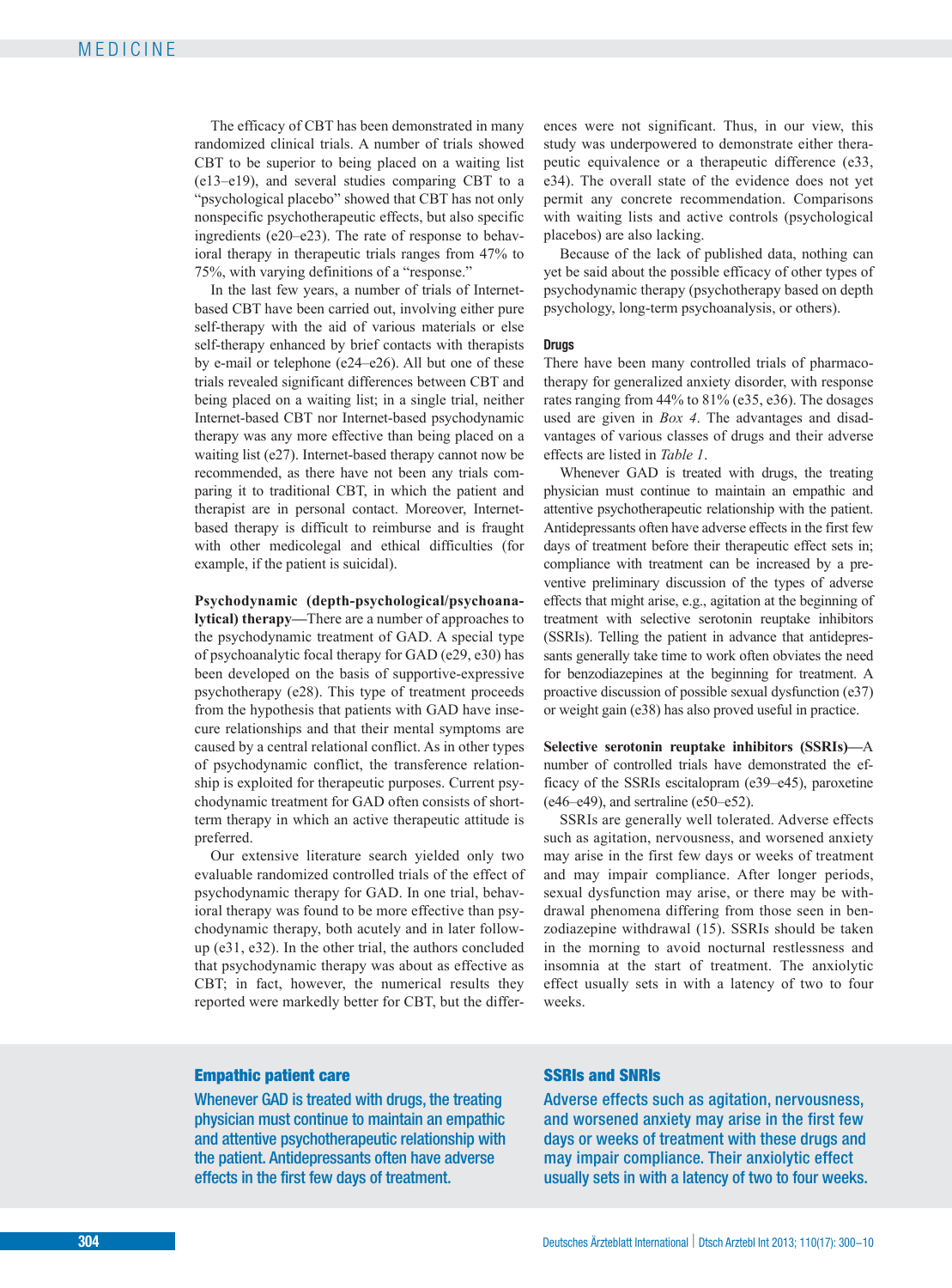#### TABLE

# The advantages and disadvantages of drugs used to treat generalized anxiety disorder $^{\text{`1}}$

| <b>Drug</b>                                                    | <b>Advantages</b>                                                                                | <b>Disadvantages</b>                                                                                                                                                  | <b>Adverse effects</b>                                                                                                                                                                                                                                                                                                                                                                                                                                                                                                                                                                              |  |
|----------------------------------------------------------------|--------------------------------------------------------------------------------------------------|-----------------------------------------------------------------------------------------------------------------------------------------------------------------------|-----------------------------------------------------------------------------------------------------------------------------------------------------------------------------------------------------------------------------------------------------------------------------------------------------------------------------------------------------------------------------------------------------------------------------------------------------------------------------------------------------------------------------------------------------------------------------------------------------|--|
| <b>Drugs of first choice</b>                                   |                                                                                                  |                                                                                                                                                                       |                                                                                                                                                                                                                                                                                                                                                                                                                                                                                                                                                                                                     |  |
| Selective<br>serotonin<br>reuptake<br>inhibitors (SSRIs)       | - No dependence<br>- Safe in case of<br>overdose                                                 | - Latency of action 2-6 weeks<br>- At the start of treatment: agitation,<br>nervousness, increased symptoms of<br>anxiety<br>- Possible cytochrome P-450 interactions | Agitation, nausea, diarrhea, constipation,<br>gastrointestinal symptoms, headache,<br>decreased or increased appetite,<br>weight loss, weight gain, diaphoresis,<br>hot flashes, dry mouth, fatique, tremulousness,<br>sexual disturbances, nightmares, mania,<br>withdrawal phenomena, and other adverse effects                                                                                                                                                                                                                                                                                   |  |
| Serotonin-<br>norepinephrine<br>reuptake<br>inhibitors (SNRIs) | - No dependence<br>- Safe in case of<br>overdose                                                 | - Latency of action 2-6 weeks<br>- At the start of treatment: agitation,<br>nervousness, increased symptoms of<br>anxiety<br>- Possible cytochrome P-450 interactions | Agitation, sleep disturbances, nausea, loss of appetite,<br>gastrointestinal symptoms, dry mouth,<br>constipation, diaphoresis, headache, dizzinesss, palpita-<br>tions, rise in blood pressure, drop in blood pressure,<br>tremulousness, shaking chills, sexual disturbances,<br>mania, disturbances of micturition, sensory disturbances,<br>visual disturbances, confusion, and other adverse effects                                                                                                                                                                                           |  |
| Pregabalin                                                     | - Rapid onset of action<br>- No cytochrome P-450 inter-<br>actions<br>- Positive effect on sleep | - Lack of concentration and drowsiness are<br>common, particularly at the start of<br>treatment                                                                       | Somnolence, drowsiness, insomnia, euphoria, lethargy,<br>confusion, memory disturbances, irritability, sexual dis-<br>turbances, increased appetite, weight gain, dizzinesss,<br>motor disturbances, tremulousness, sensory distur-<br>bances, dysequilibrium, visual disturbances, vomiting,<br>dry mouth, constipation, edema, and other adverse effects                                                                                                                                                                                                                                          |  |
| Drugs of second choice                                         |                                                                                                  |                                                                                                                                                                       |                                                                                                                                                                                                                                                                                                                                                                                                                                                                                                                                                                                                     |  |
| Tricyclic "<br>antidepressants<br>(TCA)                        | - No dependence                                                                                  | - No data available from long-term trials<br>- latency of action 2-6 weeks<br>- dangerous in case of overdose                                                         | Fatigue, dry mouth, hypotension, dizzinesss,<br>tremulousness, diaphoresis, increased appetite,<br>weight gain, disturbances of micturition, palpitations,<br>visual disturbances, confusion, constipation, mania,<br>withdrawal phenomena, and other adverse effects                                                                                                                                                                                                                                                                                                                               |  |
| <b>Buspirone</b>                                               | - No dependence<br>- Relatively safe in case of<br>overdose                                      | - Less effective than other drugs in several<br>clinical trials<br>- Latency of action 2-6 weeks                                                                      | Somnolence, nausea, headache,<br>nervousness, dizzinesss, oveerxcitement, diaphoresis,<br>sweaty palms, and other adverse effects                                                                                                                                                                                                                                                                                                                                                                                                                                                                   |  |
| Benzodiazepines                                                | - Rapid onset of action<br>- Relatively safe in case of<br>overdose                              | - Dependence possible                                                                                                                                                 | Fatigue, "hangover" on the following day, dizziness,<br>prolonged reaction times, visual disturbances, unsteady<br>gait, dysarthria, memory disturbances, forgetfulness,<br>confusion, respiratory depression, paradoxical agitation,<br>muscle weakness, weight change, danger of falling in<br>elderly patients, and other adverse effects.<br>In prolonged use: dependence<br>After abrupt withdrawal: withdrawal phenomena (agitation,<br>insomnia, feeling sick, nausea, vomiting, palpitations, drop<br>in blood pressure, diaphoresis, tremulousness, muscle<br>tension, and other symptoms) |  |
| Hydroxyzine                                                    | - No dependence<br>- Rapid onset of action                                                       | - Few trials documenting efficacy<br>- No long-term trials                                                                                                            | Somnolence, fatigue, insomnia,<br>dry mouth, gastrointestinal symptoms,<br>weight gain, concentration difficulties, tachycardia,<br>arrhythmia, headache, abnormal liver function,<br>and other adverse effects                                                                                                                                                                                                                                                                                                                                                                                     |  |
| Opipramol                                                      | - No dependence                                                                                  | - Very few trials documenting efficacy<br>- No long-term trials<br>- Latency of action 2-6 weeks                                                                      | Fatigue, sedation, shortened reaction times, dry mouth,<br>nasal congestion, hypotension, and other adverse effects                                                                                                                                                                                                                                                                                                                                                                                                                                                                                 |  |

\*1modified from (13)

# Drugs of first choice

- selective serotonin reuptake inhibitors (SSRIs)
- serotonin-norepinephrine reuptake inhibitors
- (SNRIs) • pregabalin

# Drugs of second choice

- tricyclic antidepressants (TCA)
- buspirone
- benzodiazepines
- hydroxyzine
- opipramol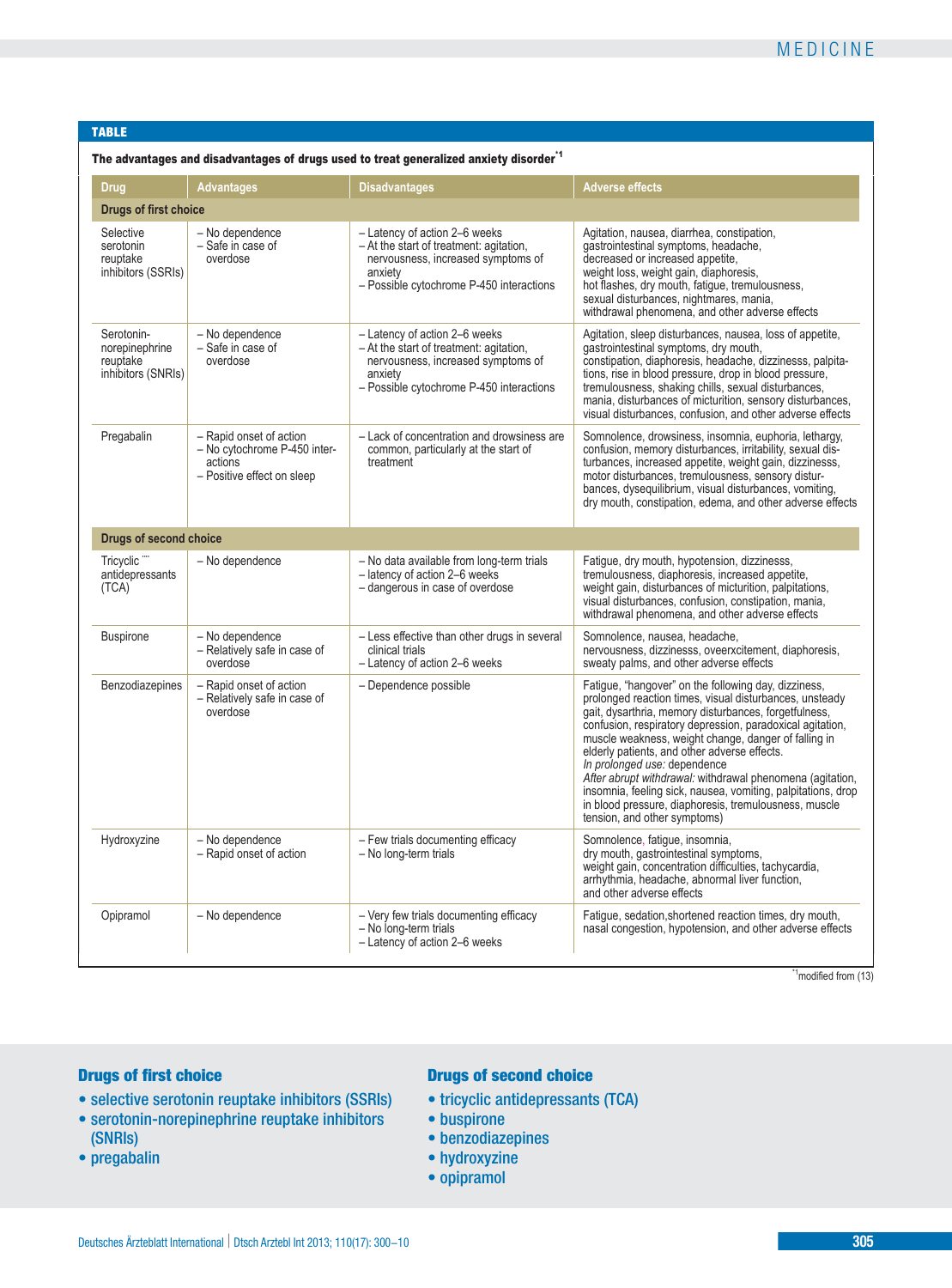**Serotonin-norepinephrine reuptake inhibitors (SNRIs)—**A number of trials have demonstrated the efficacy of the SNRI venlafaxine (e35, e44, e53–e60); only one found it to be no better than placebo (e61). It is generally given in an extended release formulation. Duloxetine was effective against GAD in controlled trials (e56, e57, e62–e65). At the start of treatment with an SNRI, adverse effects such as nausea, agitation, or sleep disturbances may impair compliance. The anxiolytic effect sets in with a latency of two to six weeks, or sometimes even later.

**Pregabalin—**Multiple controlled trials have shown that pregabalin is effective against GAD (e36, e58, e66–e70). The anxiolytic effect arises rapidly: Significant efficacy is demonstrable from the fourth day of treatment onward (e67), with respect to both the mental and the physical symptoms of GAD (e54). Sleep disturbances improve (e67). Impaired concentration and drowsiness are the most common adverse effects.

**Tricyclic antidepressants (TCA)—**The findings of controlled trials support the use of imipramine to treat GAD (e71, e72). Especially at the beginning of treatment, TCAs can cause adverse effects such as intensified anxiety, anticholinergic effects, sedation, or weight gain. Adverse effects are more common with TCAs than with the more recently introduced antidepressants (SSRIs and SNRIs), and the latter should therefore be preferred. If these standard medications turn out to be ineffective or are poorly tolerated, TCAs may be a good treatment option. Their latency of effect is two to six weeks, or longer.

**Benzodiazepines—**A number of benzodiazepines have been investigated for efficacy against GAD: alprazolam (e71, e73–e76), diazepam (e69, e72, e73, e77–e84), lorazepam (e67, e68), and bromazepam (e85).

The anxiolytic effect appears as soon as treatment is begun. Benzodiazepines are considered safe, but they have a tranquilizing effect on the central nervous system, potentially causing sedation, dizziness, prolonged reaction times, and other problems. After prolonged treatment (i.e., four to eight months), as many as 40% of patients become dependent on the drug, especially if they are predisposed to dependency (16, 17); low-dose dependency is the usual type. Tolerance, expressing itself in the need for a steadily increasing dose, is rare (18). Generally speaking, benzodiazepines should only be used in the acute phase of treatment (i.e., for four to eight weeks). They are usually given at the start of antidepressant treatment to tide the patient over until the antidepressant effect sets in. Their long-term use may be indicated in rare individual cases if other drugs are ineffective or poorly tolerated. Patients with a history of substance abuse should be excluded. It should also be borne in mind that benzodiazepines have little or no effect on the depressive symptoms that often accompany GAD.

#### **Other drugs**

The 5-HT<sub>1A</sub> agonist buspirone has been found to be effective in a number of trials (e59, 74, e82–e84, e86–e88), but it was less effective than venlafaxine in one study (e59). In one trial, it was no better than placebo (e89).

A few controlled trials have demonstrated the efficacy of hydroxyzine, an antihistamine drug (e85, e89–e91), but no recurrence-prevention trials have been conducted over a time span of six to twelve months. Hydroxyzine has not become established in the routine treatment of generalized anxiety disorder.

Opipramol, an anxiolytic drug chemically resembling the tricyclic antidepressants, was found to be more effective than placebo and just as effective as alprazolam in a three-armed trial (e76). No long-term trials have been reported.

Quetiapine, an atypical antipsychotic drug originally developed for the treatment of schizophrenia, is also effective against GAD at a dose much lower than the usual anti-schizophrenic dose (e43, e92–e96). This drug, however, has not been approved for the treatment of GAD and can only be considered for use in patients for whom standard treatments have been ineffective or poorly tolerated. When giving this drug, physicians should be aware of its potential adverse effects, including the metabolic syndrome.

Agomelatin, a new antidepressant, is a melatonin agonist and  $5-\text{HT}_{2C}$  antagonist. It was more effective than placebo against GAD in one trial (e97), and a recurrence-prevention trial likewise showed its super iority to placebo (e98). This drug has not yet been approved for the treatment of GAD. It can elevate the values of liver function tests; such tests are recommended before and during treatment with agomelatin.

#### Benzodiazepines

Benzodiazepines are usually given at the start of antidepressant treatment to tide the patient over until the antidepressant effect sets in.

# Homeopathic preparations

Only one controlled trial of a homeopathic preparation has been carried out to date. The preparation was no more effective than placebo.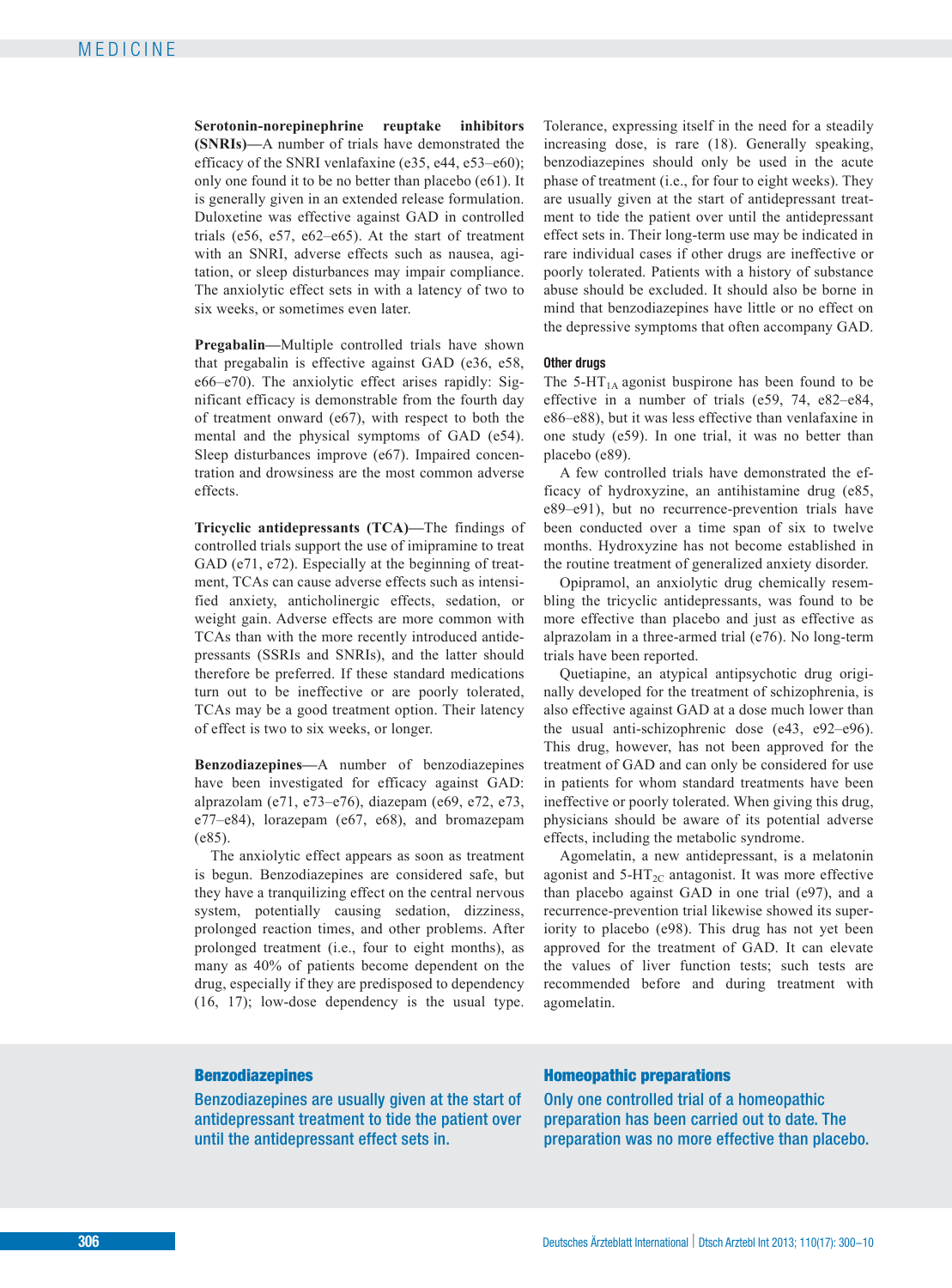#### **Herbal and homeopathic preparations**

In a single trial without placebo control, a standardized lavender-oil extract was found to be as effective as lorazepam (e99); this trial, however, had only 77 subjects and was inadequately powered for non inferiority testing. Moreover, lorazepam was only given once daily (instead of three times), even though its half-life is relatively short; this may well have lessened the benefit of treatment in the lorazepam arm of the trial. The placebo-controlled trials performed to date in persons with "sub-syndromic" anxiety disorders do, however, indicate a possible effect of lavender-oil extract (e100, e101) that would merit further study in trials comparing it to standard medications.

Only one controlled trial of a homeopathic preparation has been carried out to date. The preparation was no more effective than placebo (e102).

#### **Long-term and recurrence-prevention trials**

Generalized anxiety disorder often persists, needing long-term treatment. Recurrence-prevention trials over time spans of six to twelve months have shown SSRIs (escitalopram, paroxetine), SNRIs (venlafaxine, duloxetine), and pregabalin to be more effective than placebo for long-term recurrence prevention. A meta-analysis on the treatment of GAD with antidepressants showed robust treatment effects. These findings imply that the treatment should be continued for six to twelve months after the onset of improvement.

Before the treatment is entirely discontinued, the dose of the drug should be lowered slowly, in steps. Benzodiazepines are not recommended for long-term treatment except when other drugs or CBT have been ineffective.

In the trials of behavioral therapy, treatment was provided for a total of 8 to 28 hours; no trials have addressed the question whether longer treatment works any better than, or more durably than, shorter treatment. Experience suggests that severely affected patients may need to be treated for longer times.

# **Intractability**

For patients who do not respond to standard drug treatment, further treatment is recommended as summarized in *Box 4*.

#### **The treatment of elderly patients**

Only a few trials have specifically dealt with patients over age 65. The efficacy of pregabalin and quetia-

pine in elderly patients with GAD was demonstrated in placebo-controlled trials (e103). In one trial, escitalopram had a higher response rate than placebo (e41). An analysis of the elderly patients in four GAD trials led to the conclusion that duloxetine is effective (e104); an analysis of the elderly patients in five trials revealed that venlafaxine was more effective than placebo with respect to CGI (Clinical Global Impression) score, but not in all primary measures of effectiveness (e105). In summary, pregabalin or duloxetine can be recommended for the treatment of elderly patients. In intractable cases, quetiapine can be given off-label.

CBT has also been shown to be effective in elderly patients, albeit with a lesser treatment effect than in patients under age 65 (e18, e106–e109).

## Comparison of psychotherapy with drug treatment

Hardly any comparative data are available regarding psychotherapy versus pharmacotherapy for GAD. Two small trials (both of which had methodological problems) revealed no difference between the two, although the combination of CBT and diazepam was found to be more effective than diazepam alone (e13, e23). This finding cannot be applied to combinations of psychotherapy with the currently recommended drugs. As both forms of treatment are known to be effective and have comparable effect strengths, it seems that combining them is recommendable. The decision whether to treat a particular patient with psychotherapy, drugs, or both should be based both on considerations of efficacy and on the following important factors: the patient's preference, the adverse effects of medication, the latency of effect, the severity of the patient's condition, comorbidities, if any, cost, time, the availability of psychotherapy, and the qualifications of the therapist. In practice, drug treatment is often begun at once, while patients may have to wait several months to begin psychotherapy even in places with relatively high availability (20). If the patient is suffering from GAD in combination with comorbid depression, antidepressant medication should not be omitted (21).

#### **Acknowledgement**

We thank Prof. Hans-Peter Volz, Werneck, for reading the manuscript critically and giving us valuable advice.

# Treating elderly patients with GAD

 Elderly patients with GAD can be treated with pregabalin or duloxetine.

# Combination therapy

As psychotherapy and drug treatment are both effective, a combination of the two can be recommended.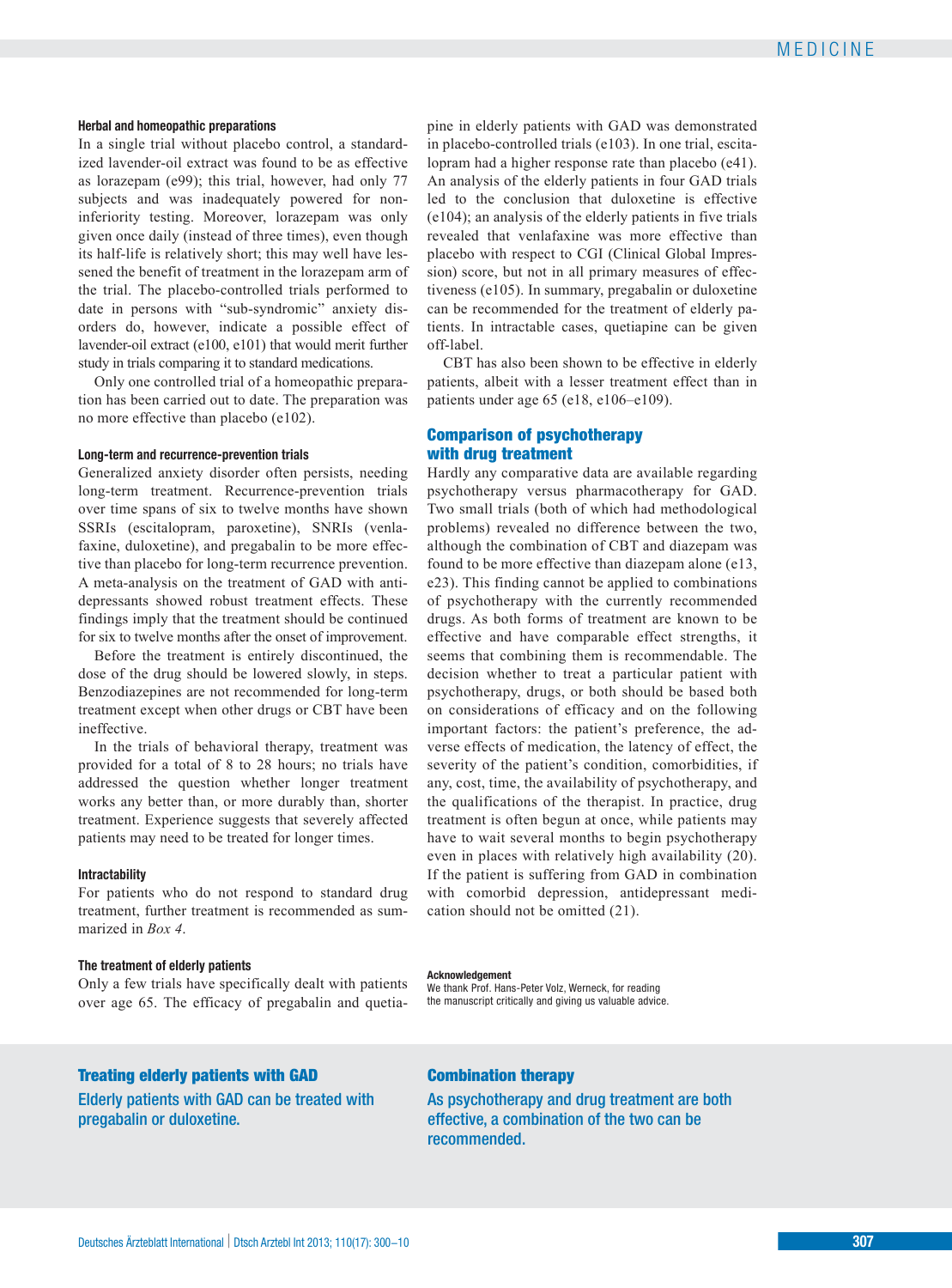# MEDICINE

#### **Conflict of interest statement**

Prof. Dr. Bandelow has received consultant's fees from Lilly, Lundbeck, Ono, Otsuka, and Pfizer. He has received reimbursement of conference participation fees from Servier and Pfizer. He has received honoraria for lecturing at continuing medical education events from AstraZeneca, Boehringer-Ingelheim, Glaxo, Janssen, Lilly, Lundbeck, Pfizer, Servier, and Wyeth.

Dr. Boerner has received reimbursement of travel and accommodation costs and payment for preparing continuing medical education events from Pfizer. He has received consultant's fees from Pfizer.

Prof. Kasper has received research support and lecture honoraria from, and has served on advisory boards or as a consultant for, AstraZeneca, CSC, Eli Lilly, Alkmers, Lilly, Lundbeck, Merck Sharp & Dohme (MSD), Neuraxpharm, Bristol Myers Squibb, GlaxoSmithKline, Pfizer, Organon, Janssen, Novartis, Pierre Fabre, Schwabe, Sepracor, Servier, and Wyeth.

Prof. Linden has received consultant's fees and lecture honoraria from Pfizer, Lilly, Servier, and Janssen-Cilag. He has received payment from Servier for preparing scientific articles.

Prof. Wittchen has received reimbursement of conference participation fees and travel and accommodation costs from Pfizer. He has received payment for preparing continuing medical education events from Pfizer.

Prof. Möller has received consultant's fees and payment for preparing continuing medical education events from Pfizer.

Manuscript submitted on 19 October 2012, revised version accepted on 13 March 2012.

Translated from the original German by Ethan Taub, M.D.

#### **REFERENCES**

- 1. Wittchen HU, Kessler RC, Beesdo K, Krause P, Hofler M, Hoyer J: Generalized anxiety and depression in primary care: prevalence, recognition, and management. J Clin Psychiatry 2002; 63 (Suppl 8): 24–34.
- 2. Wittchen HU, Jacobi F: Size and burden of mental disorders in Europe—a critical review and appraisal of 27 studies. Eur Neuropsychopharmacol 2005; 15: 357–76.
- 3. Wittchen HU, Jacobi F, Rehm J: The size and burden of mental disorders and other disorders of the brain in Europe 2010. Eur Neuropsychopharmacol 2011; 21: 655–79.
- 4. Maier W, Linden M, Sartorius N: Psychische Erkrankungen in der Allgemeinpraxis. Ergebnisse und Schlußfolgerungen einer WHO-Studie. Dtsch Arztebl 1996; 93(18): 1202–1206.
- 5. Kessler RC, Berglund P, Demler O, Jin R, Merikangas KR, Walters EE: Lifetime prevalence and age-of-onset distributions of DSM-IV disorders in the National Comorbidity Survey Replication. Arch Gen Psychiatry 2005; 62: 593–602.
- 6. Tyrer P, Seivewright H, Johnson T: The Nottingham Study of Neurotic Disorder: predictors of 12-year outcome of dysthymic, panic and generalized anxiety disorder. Psychol Med 2004; 34: 1385–94.
- 7. Kessler RC, Frank RG, Edlund M, Katz SJ, Lin E, Leaf P: Differences in the use of psychiatric outpatient services between the United States and Ontario. N Engl J Med 1997; 336: 551–7.
- 8. Bandelow B, Broocks A: generalized anxiety disorderen Hypothesen zur Ätiologie. In: Bandelow B (ed.): Angst- und Panikerkrankungen, 2<sup>nd</sup> edition. Bremen: UNI-MED, 2006: 105-108.
- 9. Noyes R Jr., Clarkson C, Crowe RR, Yates WR, McChesney CM: A family study of generalized anxiety disorder. Am J Psychiatry 1987: 144: 1019–24.
- 10. Hettema JM, Prescott CA, Kendler KS: A population-based twin study of generalized anxiety disorder in men and women. J Nerv Ment Dis 2001;189:413–20.cal basis of generalized anxiety disorder.
- 11. Abelson JL, Glitz D, Cameron OG, Lee MA, Bronzo M, Curtis GC: Blunted growth hormone response to clonidine in patients with generalized anxiety disorder. Arch Gen Psychiatry 1991; 48: 157–62.
- 12. Tiihonen J, Kuikka J, Rasanen P, Lepola U, et al.: Cerebral benzodiazepine receptor binding and distribution in generalized anxiety disorder: a fractal analysis. Mol Psychiatry 1997; 2: 463–71.
- 13. Bandelow B, Zohar J, Hollander E, Kasper S, et al.: World Federation of Societies of Biological Psychiatry (WFSBP) guidelines for the pharmacological treatment of anxiety, obsessive-compulsive and post-traumatic stress disorders – first revision. World J Biol Psychiatry 2008; 9: 248–312.
- 14. Lader M: Dependence and withdrawal: comparison of the benzodiazepines and selective serotonin re-uptake inhibitors. Addiction 2012; 107: 909–10.
- 15. Schweizer E, Rickels K, De Martinis N, Case G, Garcia-Espana F: The effect of personality on withdrawal severity and taper outcome in benzodiazepine dependent patients. Psychol Med 1998; 28: 713–20.
- 16. Kan CC, Breteler MH, Zitman FG: High prevalence of benzodiaze pine dependence in out-patient users, based on the DSM-III-R and ICD-10 criteria. Acta Psychiatr Scand 1997; 96: 85–93.
- 17. Rickels K: Benzodiazepines in the treatment of anxiety. Am J Psychother 1982; 36: 358–70.
- 18. Donovan MR, Glue P, Kolluri S, Emir B: Comparative efficacy of antidepressants in preventing relapse in anxiety disorders—a meta-analysis. J Affect Disord 2010; 123: 9–16.
- 19. Walendzik A, Lux G, Wasem J, Jahn R: Studie des Lehrstuhls für Medizinmanagement an der Universität Duisburg-Essen im Auftrag der Deutschen Psychotherapeuten-Vereinigung 2011.
- 20. Ballenger JC, Davidson JRT, Lecrubier Y, Nutt DJ, et al.: Consensus statement on generalized anxiety disorder from the international consensus group on depression and anxiety. Journal of Clinical Psychiatry 2001; 62(Suppl 11): 53–58.
- 21. DIMDI. ICD-10-GM 2009 Systematisches Verzeichnis: Internationale statistische Klassifikation der Krankheiten und verwandter Gesundheitsprobleme – 10. Revision – German Modification. Deutsches Institut für Medizinische Dokumentation und Information (DIMIDI). In: Graubner B (eds.). Köln: Deutscher Ärzte-Verlag, 2008
- 22. Sartorius N, Üstün TB, Costa e Silva JA, Goldberg D, et al.: An international study of psychological problems in primary care. Preliminary report from the World Health Organization Collaborative Project on 'Psychological Problems in General Health Care'. Arch Gen Psychiatry 1993; 50: 819–24.
- 23. Wittchen HU, Kessler RC, Beesdo K, Krause P, Hofler M, Hoyer J: Generalized anxiety and depression in primary care: prevalence, recognition, and management. J Clin Psychiatry 2002; 63 (Suppl 8): 24–34.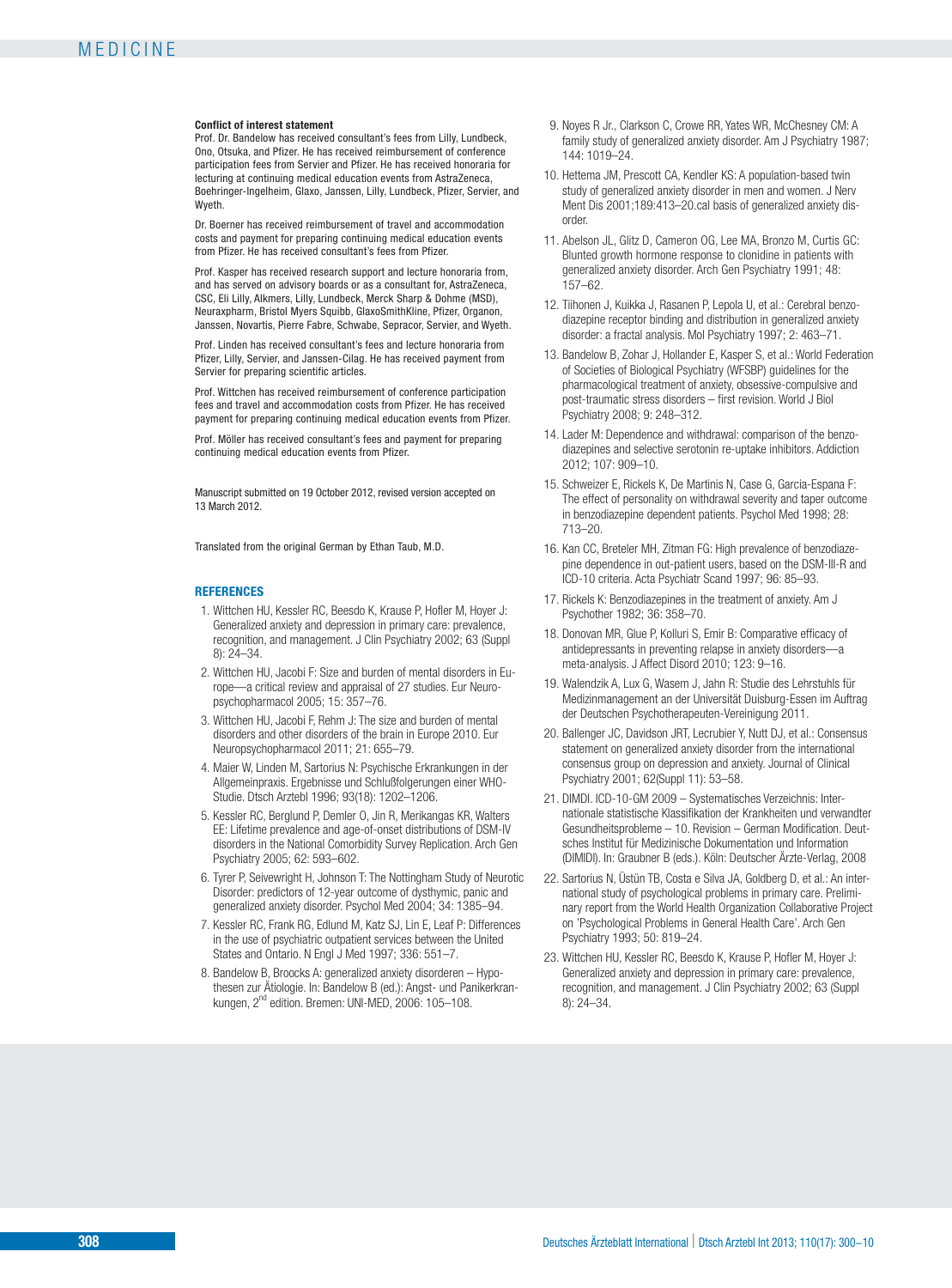- 24. Sartorius N, Ustun TB, Lecrubier Y, Wittchen HU: Depression comorbid with anxiety: results from the WHO study on psychological disorders in primary health care. Br J Psychiatry Suppl 1996; 30: 38–43.
- 25. Bandelow B, Rudolf S, Reitt M, Wedekind D: Psychotherapie der Angsterkrankungen. In: Herpertz S, Schnell. K, Falkai P (eds.): Psychotherapie in der Psychiatrie. Stuttgart: Kohlhammer 2013.
- 26. Linden M: Generalisierte Angsterkrankungen. In: Batra A, Wassmann R, Buchkremer G, (eds.): Verhaltenstherapie. Grundlagen, Methoden, Anwendungsgebiete. Stuttgart: Thieme Verlag, 2012.
- 27. Baldwin DS, Stein DJ, Dolberg OT, Bandelow B: How long should a trial of escitalopram treatment be in patients with major depressive disorder, generalised anxiety disorder or social anxiety disorder? An exploration of the randomised controlled trial database. Hum Psychopharmacol 2009; 24: 269–75.

# **Corresponding author**

eBox:

Prof. Dr. med. Borwin Bandelow, Dipl.-Psych. Klinik für Psychiatrie und Psychotherapie der Universität Göttingen von-Siebold-Str. 5, 37075 Göttingen, Germany Sekretariat.Bandelow@med.uni-goettingen.de



@ For eReferences please refer to: www.aerzteblatt-international.de/ref1713

www.aerzteblatt-international.de/13m300

#### Further information on CME

This article has been certified by the North Rhine Academy for Postgraduate and Continuing Medical Education.

*Deutsches Ärzteblatt* provides certified continuing medical education (CME) in accordance with the requirements of the Medical Associations of the German federal states (*Länder*). CME points of the Medical Associations can be acquired only through the Internet, not by mail or fax, by the use of the German version of the CME questionnaire within 6 weeks of publication of the article. See the following website: **cme.aerzteblatt.de**

Participants in the CME program can manage their CME points with their 15-digit "uniform CME number" (einheitliche Fortbildungsnummer, EFN). The EFN must be entered in the appropriate field in the **cme.aerzteblatt.de** website under "meine Daten" ("my data"), or upon registration. The EFN appears on each participant's CME certificate.

The CME unit "Specific immunotherapy—indications and mode of action" (issue 9/2013) can be accessed until 2 June 2013.

The CME unit "The prevention, diagnosis and treatment of premature labor" (issue 13/2013) can be accessed until 30 June 2013.

For issue 21/2013, we plan to offer the topic "The diagnosis and treatment of giant cell arteritis"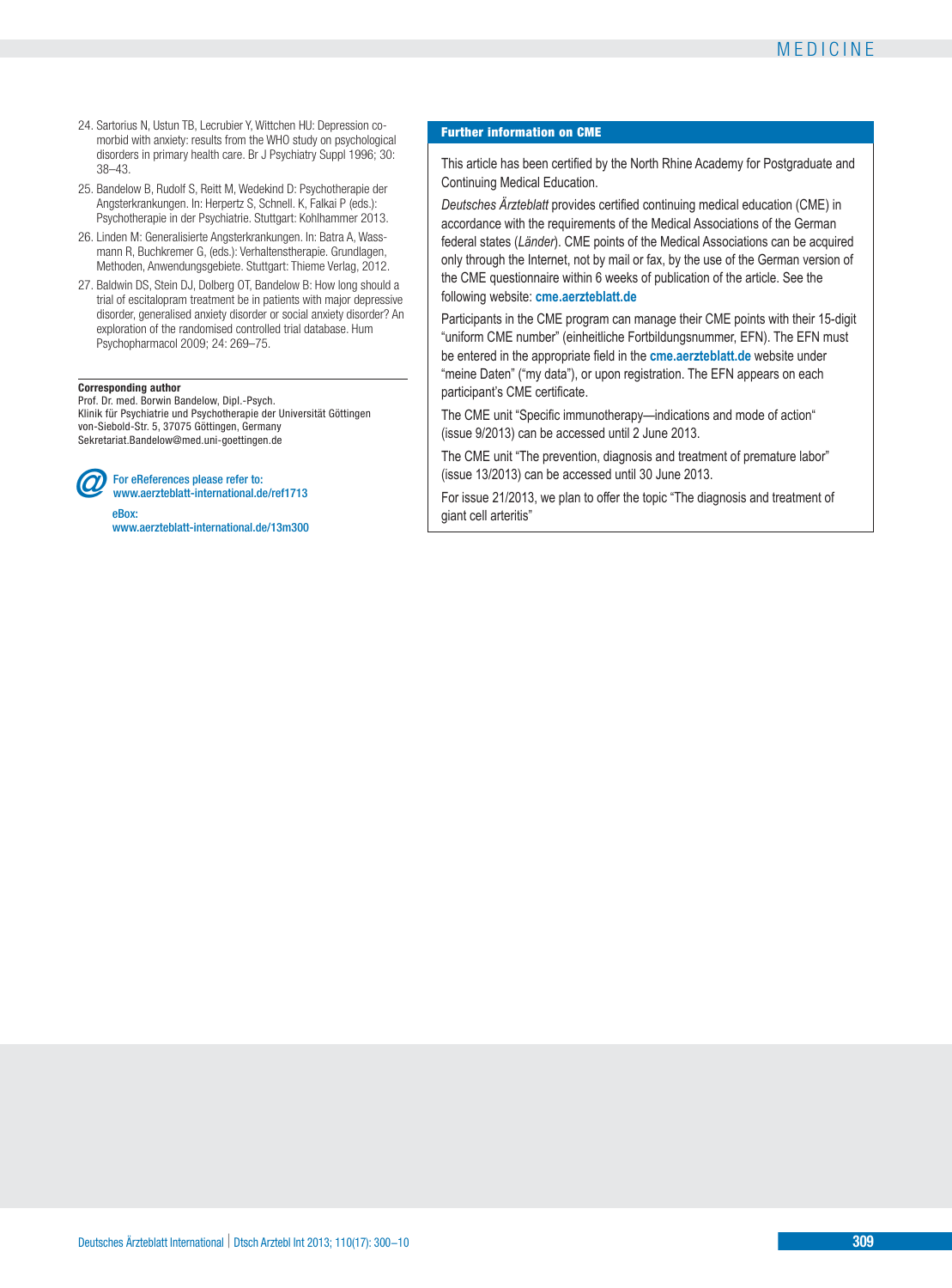Please answer the following questions to participate in our certified Continuing Medical Education program. Only one answer is possible per question. Please select the answer that is most appropriate.

# **Question 1**

#### **Which of the following manifestations are included in the definition of generalized anxiety disorder?**

- a) Episodes of intense fear without any evident reason
- b) Fear of crowds
- c) Vegetative symptoms such as palpitations, diaphoresis, or tremor
- d) Muscle tension
- e) Restless legs syndrome

## **Question 2**

# **What are "meta-worries"?**

- a) The coexistence of multiple anxiety disorders
- b) Long-term fears of losing one's economic footing
- c) Worries about one's own health, rather than that of loved ones
- d) Fears that one may become ill from constant worrying
- e) The comorbidity of anxiety disorder and depression

#### **Question 3**

A 36-year-old dental hygienist is seen in a hospital emergency room. She has the following symptoms and signs: palpitations, shortness of breath, a feeling of tightness in the chest and neck, abdominal discomfort, trembling, diaphoresis, dizziness, feeling faint, tingling paresthesias, and fear of dying. The general medical and neurological examination is normal, as are all relevant laboratory findings.

#### **What is the most likely diagnosis?**

a) Angina pectoris

- b) Pheochromocytoma
- c) Somatization disorder
- d) Generalized anxiety disorder
- e) Panic disorder

# **Question 4**

**Which of the following is a drug of first choice for the treatment of generalized anxiety disorder?** 

- a) Hydroxyzine
- b) Pregabalin
- c) Imipramine
- d) Opipramol
- e) Buspirone

## **Question 5**

**What is the typical latency of the anxiolytic effect of SNRIs?**

- a) 1–2 weeks
- b) 2–4 weeks
- c) 2–6 weeks
- d) 6–8 weeks
- e) 8–10 weeks

# **Question 6**

- **What is the most common adverse effect of pregabalin?**
- a) Nausea
- b) Agitation
- c) Sexual dysfunction
- d) Somnolence
- e) Insomnia

## **Question 7**

# **Which of the following types of psychotherapy has been best documented as an effective treatment for generalized anxiety disorder?**

- a) Long-term psychoanalysis
- b) Interpersonal therapy
- c) Catathymic imagery experience
- d) Client-centered talk therapy
- e) Cognitive behavioral therapy

## **Question 8**

# **What is the response rate of generalized anxiety disorder to drug treatment in published trials?**

a) 11%–19% b) 22%–33% c) 44%–81% d) 85%–95% e) 100%

#### **Question 9**

 A 42-year-old woman working as a caregiver for elderly patients complains of the following symptoms: racing heartbeat, irregular pulse, shortness of breath, headache, arthralgia, abdominal pain, diarrhea alternating with constipation, esophageal reflux, nausea, bloating, itching, burning, urinary frequency, muscle weakness, dysphagia, and sensory disturbances. Her symptoms frequently vary. Organic causes have been excluded. The patient cannot accept the judgment of numerous physicians that her symptoms have no bodily cause. She demands further medical evaluation and treatment. **What is the most likely diagnosis?** 

- a) Anxiety combined with depression
- b) Hyperthyroidism
- c) Panic disorder
- d) Generalized anxiety disorder
- e) Somatoform disorder

# **Question 10**

# **Which of the following is a typical technique in the treatment of generalized anxiety disorder with cognitive behavioral therapy?**  a) Practicing safety behavior

- b) Family constellation
- c) *In sensu* exposure to feared catastrophes
- d) Ignoring the bodily expressions of fear (natural fight-or-flight response)
- e) Resource deconstruction ("Is there anything I ought to worry more about?")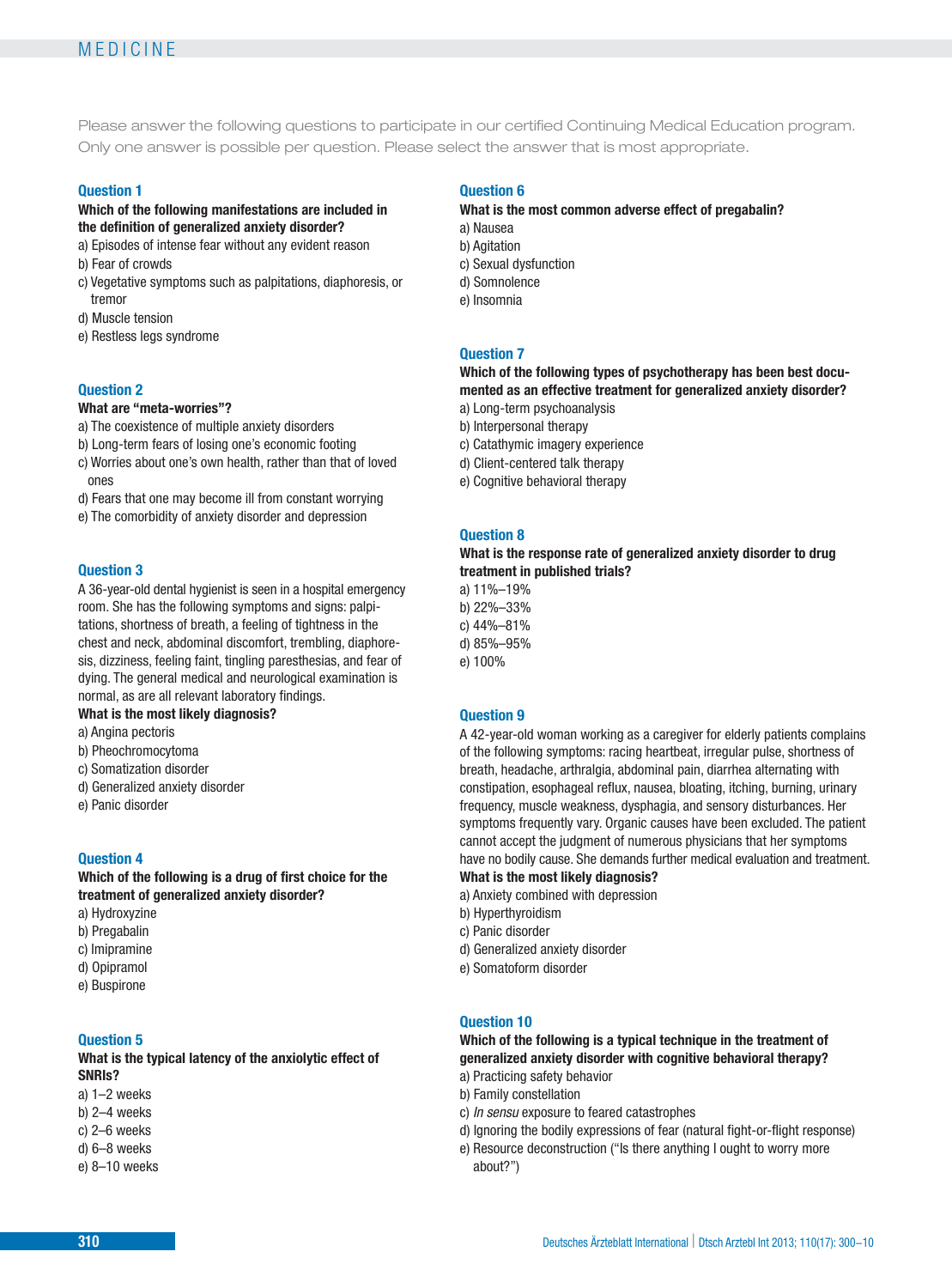# CONTINUING MEDICAL EDUCATION

# **The Diagnosis and Treatment of Generalized Anxiety Disorder**

Borwin Bandelow, Reinhard J. Boerner, Siegfried Kasper, Michael Linden, Hans-Ulrich Wittchen, Hans-Jürgen Möller

#### **eREFERENCES**

- e1. Brown TA, Marten PA, Barlow DH: Discriminant validity of the symptoms constituting the DSM-Iii-R and DSM-IV associated symptom criterion of generalized anxiety disorder. J Anxiety Disord 1995; 9: 317–28.
- e2. Kessler RC, DuPont RL, Berglund P, Wittchen HU: Impairment in pure and comorbid generalized anxiety disorder and major depression at 12 months in two national surveys. Am J Psychiatry 1999; 156: 1915–23.
- e3. Monk CS, Telzer EH, Mogg K, Bradley BP, et al.: Amygdala and ventrolateral prefrontal cortex activation to masked angry faces in children and adolescents with generalized anxiety disorder. Arch Gen Psychiatry 2008; 65: 568–76.
- e4. Blair K, Shaywitz J, Smith BW, et al.: Response to emotional expressions in generalized social phobia and generalized anxiety disorder: evidence for separate disorders. Am J Psychiatry 2008; 165: 1193–202.
- e5. Nitschke JB, Sarinopoulos I, Oathes DJ, et al.: Anticipatory activation in the amygdala and anterior cingulate in generalized anxiety disorder and prediction of treatment response. Am J Psychiatry 2009; 166: 302–10.
- e6. Schienle A, Ebner F, Schafer A: Localized gray matter volume abnormalities in generalized anxiety disorder. Eur Arch Psychiatry Clin Neurosci 2011; 261: 303–7.
- e7. Beck J: Praxis der Kognitiven Therapie. Weinheim: PVU 1999.
- e8. Becker ES, Hoyer J: Generalisierte Angststörung. Göttingen: Hogrefe 2005.
- e9. Wells A: Metacognitive therapy for anxiety and depression. Guildford 2009.
- e10. Bandelow B, Rudolf S, Reitt M, Wedekind D: Angststörungen. In: Herpertz S, Schnell K, Falkai P (eds.): Psychotherapie in der Psychiatrie. Stuttgart: Kohlhammer 2013.
- e11. Becker ES, Margraf J: Generalisierte Angststörung. Ein Therapieprogramm. Weinheim: Beltz 2002.
- e12. Hoyer J, Beesdo K, Gloster AT, Runge J, Hofler M, Becker ES: Worry exposure versus applied relaxation in the treatment of generalized anxiety disorder. Psychother Psychosom 2009; 78: 106–15.
- e13. Lindsay WR, Gamsu CV, McLaughlin E, Hood EM, Espie CA: A controlled trial of treatments for generalized anxiety. Br J Clin Psychol 1987; 26: 3–15.
- e14. Butler G, Fennell M, Robson P, Gelder M: Comparison of behavior therapy and cognitive behavior therapy in the treatment of generalized anxiety disorder. J Consult Clin Psychol 1991; 59: 167–75.
- e15. Barlow DH, Rapee RM, Brown TA: Behavioral Treatment of Generalized Anxiety Disorder. Behavior Therapy 1992; 23: 551–70.
- e16. Ladouceur R, Dugas MJ, Freeston MH, Leger E, Gagnon F, Thibodeau N: Efficacy of a cognitive-behavioral treatment for generalized anxiety disorder: evaluation in a controlled clinical trial. J Consult Clin Psychol 2000; 68: 957–64.
- e17. Dugas MJ, Ladouceur R, Leger E, Freeston MH, et al.: Group cognitive-behavioral therapy for generalized anxiety disorder: treatment outcome and long-term follow-up. J Consult Clin Psychol 2003; 71: 821–5.
- e18. Mohlman J, Gorenstein EE, Kleber M, de Jesus M, Gorman JM, Papp LA: Standard and enhanced cognitive-behavior therapy for late-life generalized anxiety disorder: two pilot investigations. Am J Geriatr Psychiatry 2003; 11: 24–32.
- e19. Dugas MJ, Brillon P, Savard P, Turcotte J, et al.: A randomized clinical trial of cognitive-behavioral therapy and applied relaxation for adults with generalized anxiety disorder. Behav Ther 2010;  $41:46 - 58$
- e20. Borkovec TD, Mathews AM, Chambers A, Ebrahimi S, Lytle R, Nelson R: The effects of relaxation training with cognitive or nondirective therapy and the role of relaxation-induced anxiety in the treatment of generalized anxiety. J Consult Clin Psychol 1987; 55: 883–8.
- e21. Borkovec TD, Costello E: Efficacy of applied relaxation and cognitive-behavioral therapy in the treatment of generalized anxiety disorder. J Consult Clin Psychol 1993; 61: 611–9.
- e22. Linden M, Zubraegel D, Baer T, Franke U, Schlattmann P: Efficacy of cognitive behaviour therapy in generalized anxiety disorders. Results of a controlled clinical trial (Berlin CBT-GAD Study). Psychother Psychosom 2005; 74: 36–42.
- e23. Power KG, Simpson RJ, Swanson V, Wallace LA: Controlled comparison of pharmacological and psychological treatment of generalized anxiety disorder in primary care. Br J Gen Pract 1990; 40: 289–94.
- e24. Titov N, Andrews G, Robinson E, Schwencke G, et al.: Clinicianassisted Internet-based treatment is effective for generalized anxiety disorder: randomized controlled trial. Australian and New Zealand Journal of Psychiatry 2009; 43: 905–12.
- e25. Robinson E, Titov N, Andrews G, McIntyre K, Schwencke G, Solley K: Internet treatment for generalized anxiety disorder: a random ized controlled trial comparing clinician vs. technician assistance. PLoS One 2010; 5: e10942.
- e26. Paxling B, Almlov J, Dahlin M, Carlbring P, et al.: Guided internet-delivered cognitive behavior therapy for generalized anxiety disorder: a randomized controlled trial. Cogn Behav Ther 2011; 40: 159–73.
- e27. Andersson G, Paxling B, Roch-Norlund P, Ostman G, et al.: Internet-based psychodynamic versus cognitive behavioral guided self-help for generalized anxiety disorder: a randomized controlled trial. Psychother Psychosom 2012; 81: 344–55.
- e28. Luborsky L: Principles of Psychoanalytic Psychotherapy: A Manual for Supportive-Expressive (SE) Treatment New York: Basic Books, 1984.
- e29. Crits-Christoph P, Wolf-Palacio D, Ficher M, Rudick D: Brief supportive-expressive psychodynamic therapy for generalized anxiety disorder. In: Barber JP, Crits-Christoph P, (eds.): Dynamic Therapies for Psychiatric Disorders. New York: Basic Books, 1995: 43–83.
- e30. Leichsenring F, Leibing E: Supportive-Expressive (SE) Psychotherapy: An Update. Current Psychiatry Reviews 2007; 3: 57–64.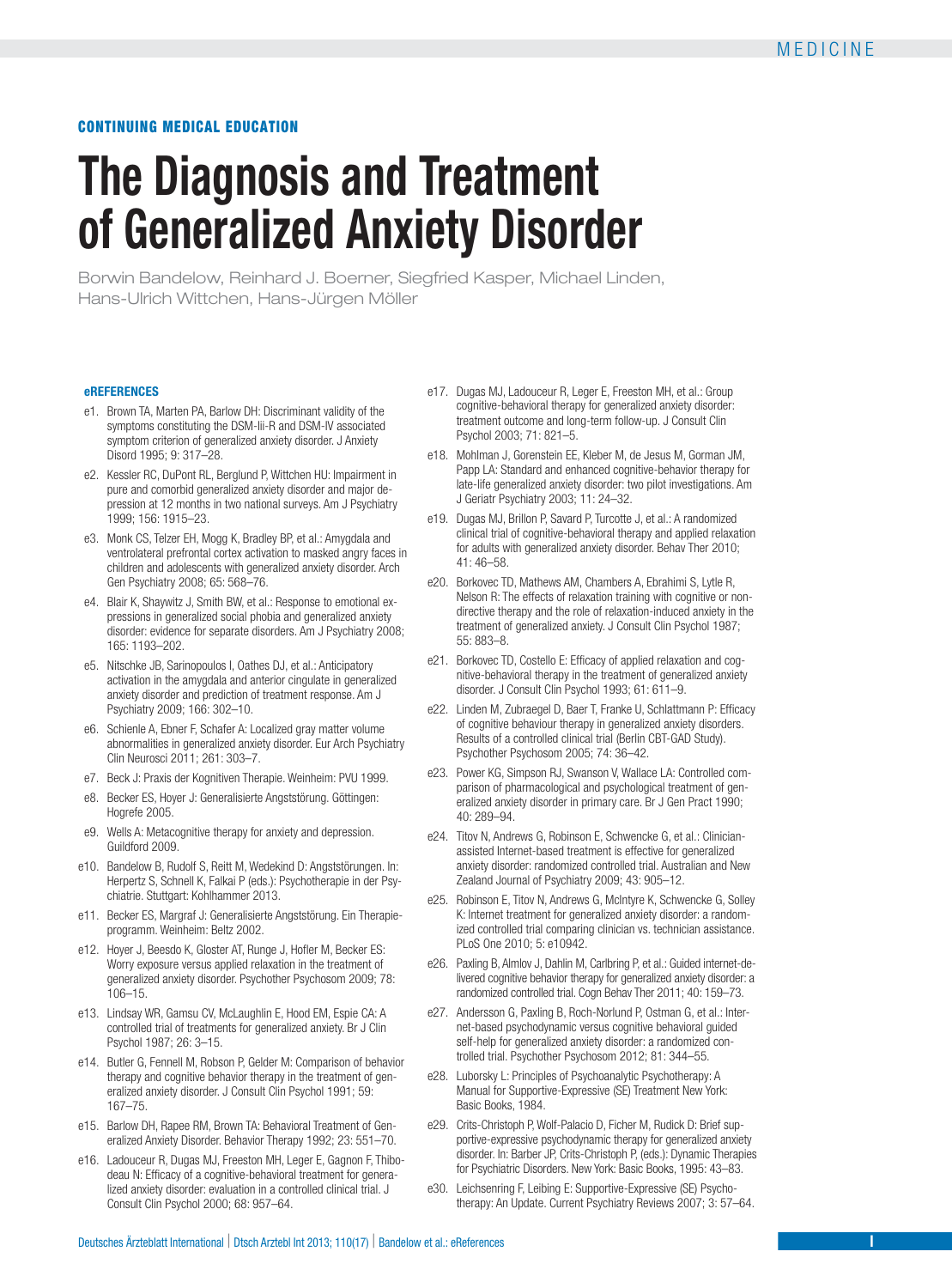- e31. Durham RC, Murphy T, Allan T, Richard K, Treliving LR, Fenton GW: Cognitive therapy, analytic psychotherapy and anxiety management training for generalised anxiety disorder. Br J Psychiatry 1994; 165: 315–23.
- e32. Durham RC, Fisher PL, Treliving LR, Hau CM, Richard K, Steward JB: Psychotherapy and anxiety management training for generalized anxiety disorder: Symptom change, medication usage and attitudes to treatment. Behavioural and Cognitive Psychotherapy 1999; 27: 19–35.
- e33. Leichsenring F, Salzer S, Jaeger U, Kachele H, et al.: Short-term psychodynamic psychotherapy and cognitive-behavioral therapy in generalized anxiety disorder: a randomized, controlled trial. Am J Psychiatry 2009; 166: 875–81.
- e34. Salzer S, Winkelbach C, Leweke F, Leibing E, Leichsenring F: Long-term effects of short-term psychodynamic psychotherapy and cognitive-behavioural therapy in generalized anxiety disorder: 12-month follow-up. Can J Psychiatry 2011; 56: 503–8.
- e35. Allgulander C, Hackett D, Salinas E: Venlafaxine extended release (ER) in the treatment of generalised anxiety disorder: Twenty-fourweek placebo-controlled dose-ranging study. Br J Psychiatry 2001; 179: 15–22.
- e36. Kasper S, Herman B, Nivoli G, van Ameringen M, et al.: Efficacy of pregabalin and venlafaxine-XR in generalized anxiety disorder: results of a double-blind, placebo-controlled 8-week trial. Int Clin Psychopharmacol 2009; 24: 87–96.
- e37. Serretti A, Chiesa A: Treatment-emergent sexual dysfunction related to antidepressants: a meta-analysis. J Clin Psychopharmacol 2009; 29: 259–66.
- e38. Hasnain M, W Victor RV, Hollett B: Weight gain and glucose dysregulation with second-generation antipsychotics and antidepressants: a review for primary care physicians. Postgrad Med 2012; 124: 154–67.
- e39. Davidson JR, Bose A, Korotzer A, Zheng H: Escitalopram in the treatment of generalized anxiety disorder: double-blind, placebo controlled, flexible-dose study. Depress Anxiety 2004; 19: 234–40.
- e40. Goodman WK, Bose A, Wang Q: Treatment of generalized anxiety disorder with escitalopram: pooled results from double-blind, placebo-controlled trials. J Affect Disord 2005; 87: 161–7.
- e41. Lenze EJ, Rollman BL, Shear MK, Dew MA, et al.: Escitalopram for older adults with generalized anxiety disorder: a randomized controlled trial. JAMA 2009; 301: 295–303.
- e42. Baldwin DS, Huusom AK, Maehlum E: Escitalopram and paroxetine in the treatment of generalised anxiety disorder: randomized, placebo-controlled, double-blind study. Br J Psychiatry 2006; 189: 264–72.
- e43. Merideth C, Cutler AJ, She F, Eriksson H: Efficacy and tolerability of extended release quetiapine fumarate monotherapy in the acute treatment of generalized anxiety disorder: a randomized, placebo controlled and active-controlled study. Int Clin Psychopharmacol 2012; 27: 40–54.
- e44. Bose A, Korotzer A, Gommoll C, Li D: Randomized placebo-controlled trial of escitalopram and venlafaxine XR in the treatment of generalized anxiety disorder. Depress Anxiety 2007.
- e45. Allgulander C, Florea I, Huusom AK: Prevention of relapse in generalized anxiety disorder by escitalopram treatment. Int J Neuropsychopharmacol 2006; 9: 495–505.
- e46. Pollack MH, Zaninelli R, Goddard A, et al.: Paroxetine in the treatment of generalized anxiety disorder: results of a placebo-controlled, flexible-dosage trial. J Clin Psychiatry 2001; 62: 350–7.
- e47. Rickels K, Zaninelli R, McCafferty J, Bellew K, Iyengar M, Sheehan D: Paroxetine treatment of generalized anxiety disorder: a double-blind, placebo-controlled study. Am J Psychiatry 2003; 160: 749–56.
- e48. Stocchi F, Nordera G, Jokinen RH, Lepola UM, et al.: Efficacy and tolerability of paroxetine for the long-term treatment of genera lized anxiety disorder. J Clin Psychiatry 2003; 64: 250–8.
- e49. Bielski RJ, Bose A, Chang CC: A double-blind comparison of escitalopram and paroxetine in the long-term treatment of generalized anxiety disorder. Ann Clin Psychiatry 2005; 17: 65-9.
- e50. Allgulander C, Dahl AA, Austin C, Morris PL, et al.: Efficacy of sertraline in a 12-week trial for generalized anxiety disorder. Am J Psychiatry 2004; 161: 1642–9.
- e51. Brawman-Mintzer O, Knapp RG, Rynn M, Carter RE, Rickels K: Sertraline treatment for generalized anxiety disorder: a random ized, double-blind, placebo-controlled study. J Clin Psychiatry 2006; 67: 874–81.
- e52. Ball SG, Kuhn A, Wall D, Shekhar A, Goddard AW: Selective serotonin reuptake inhibitor treatment for generalized anxiety disorder: a double-blind, prospective comparison between paroxetine and sertraline. J Clin Psychiatry 2005; 66: 94–9.
- e53. Rickels K, Pollack MH, Sheehan DV, Haskins JT: Efficacy of extended-release venlafaxine in nondepressed outpatients with generalized anxiety disorder. Am J Psychiatry 2000; 157: 968–74.
- e54. Nimatoudis I, Zissis NP, Kogeorgos J, Theodoropoulou S, Vidalis A, Kaprinis G: Remission rates with venlafaxine extended release in Greek outpatients with generalized anxiety disorder. A doubleblind, randomized, placebo controlled study. Int Clin Psychopharmacol 2004; 19: 331–6.
- e55. Lenox-Smith AJ, Reynolds A: A double-blind, randomised, placebo controlled study of venlafaxine XL in patients with generalised anxiety disorder in primary care. Br J Gen Pract 2003; 53: 772–7.
- e56. Hartford J, Kornstein S, Liebowitz M, Pigott T, et al.: Duloxetine as an SNRI treatment for generalized anxiety disorder: results from a placebo and active-controlled trial. Int Clin Psychopharmacol 2007; 22: 167–74.
- e57. Nicolini H, Bakish D, Duenas H, Spann M, et al.: Improvement of psychic and somatic symptoms in adult patients with generalized anxiety disorder: examination from a duloxetine, venlafaxine extended-release and placebo-controlled trial. Psychol Med 2009; 39: 267–76.
- e58. Montgomery SA, Tobias K, Zornberg GL, Kasper S, Pande AC: Efficacy and safety of pregabalin in the treatment of generalized anxiety disorder: a 6-week, multicenter, randomized, doubleblind, placebo-controlled comparison of pregabalin and venlafaxine. J Clin Psychiatry 2006; 67: 771–82.
- e59. Davidson JR, DuPont RL, Hedges D, Haskins JT: Efficacy, safety, and tolerability of venlafaxine extended release and buspirone in outpatients with generalized anxiety disorder. J Clin Psychiatry 1999; 60: 528–35.
- e60. Gelenberg AJ, Lydiard RB, Rudolph RL, Aguiar L, Haskins JT, Salinas E: Efficacy of venlafaxine extended-release capsules in nondepressed outpatients with generalized anxiety disorder: A 6-month randomized controlled trial. JAMA 2000; 283: 3082–8.
- e61. Hackett D, Haudiquet V, Salinas E: A method for controlling for a high placebo response rate in a comparison of venlafaxine XR and diazepam in the short-term treatment of patients with generalised anxiety disorder. Eur Psychiatry 2003; 18: 182–7.
- e62. Koponen H, Allgulander C, Erickson J, Dunayevich E, et al.: Efficacy of Duloxetine for the Treatment of Generalized Anxiety Disorder: Implications for Primary Care Physicians. Prim Care Companion J Clin Psychiatry 2007; 9: 100–7.
- e63. Rynn M, Russell J, Erickson J, Detke MJ, et al.: Efficacy and safety of duloxetine in the treatment of generalized anxiety disorder: a flexible-dose, progressive-titration, placebo-controlled trial. Depress Anxiety 2008; 25: 182–9.
- e64. Allgulander C, Nutt D, Detke M, Erickson J, et al.: A non-inferiority comparison of duloxetine and venlafaxine in the treatment of adult patients with generalized anxiety disorder. J Psychopharmacol 2008; 22: 417–25.
- e65. Davidson JR, Wittchen HU, Llorca PM, Erickson J, et al.: Duloxetine treatment for relapse prevention in adults with generalized anxiety disorder: a double-blind placebo-controlled trial. Eur Neuropsychopharmacol 2008; 18: 673–81.
- e66. Pohl RB, Feltner DE, Fieve RR, Pande AC: Efficacy of pregabalin in the treatment of generalized anxiety disorder: double-blind, placebo-controlled comparison of BID versus TID dosing. J Clin Psychopharmacol 2005; 25: 151–8.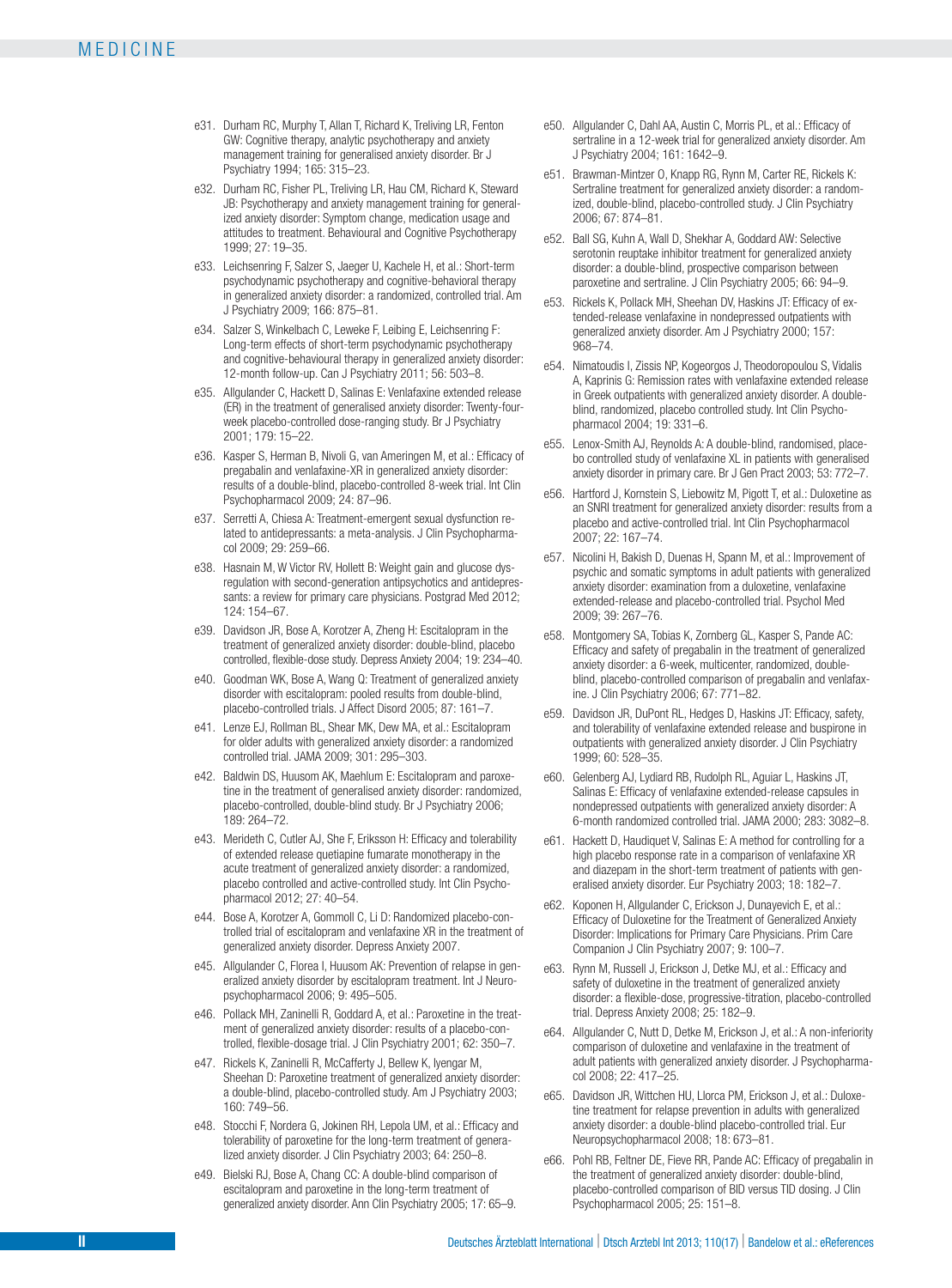- e67. Pande AC, Crockatt JG, Feltner DE, Janney CA, et al.: Pregabalin in generalized anxiety disorder: a placebo-controlled trial. Am J Psychiatry 2003; 160: 533–40.
- e68. Feltner DE, Crockatt JG, Dubovsky SJ, Cohn CK, et al.: A randomized, double-blind, placebo-controlled, fixed-dose, multicenter study of pregabalin in patients with generalized anxiety dis order. J Clin Psychopharmacol 2003; 23: 240–9.
- e69. Rickels K, Pollack MH, Feltner DE, Lydiard RB, et al.: Pregabalin for treatment of generalized anxiety disorder: a 4-week, multicenter, double-blind, placebo-controlled trial of pregabalin and alprazolam. Arch Gen Psychiatry 2005; 62: 1022–30.
- e70. Feltner D, Wittchen HU, Kavoussi R, Brock J, Baldinetti F, Pande AC: Long-term efficacy of pregabalin in generalized anxiety disorder. Int Clin Psychopharmacol 2008; 23: 18–28.
- e71. Hoehn-Saric R, McLeod DR, Zimmerli WD: Differential effects of alprazolam and imipramine in generalized anxiety disorder: somatic versus psychic symptoms. J Clin Psychiatry 1988; 49: 293–301.
- e72. Rickels K, Downing R, Schweizer E, Hassman H: Antidepressants for the treatment of generalized anxiety disorder. A placebo-controlled comparison of imipramine, trazodone, and diazepam. Arch Gen Psychiatry 1993; 50: 884–95.
- e73. Elie R, Lamontagne Y: Alprazolam and diazepam in the treatment of generalized anxiety. J Clin Psychopharmacol 1984; 4: 125–9.
- e74. Enkelmann R: Alprazolam versus buspirone in the treatment of outpatients with generalized anxiety disorder. Psychopharmacology 1991; 105: 428–32.
- e75. Lydiard RB, Ballenger JC, Rickels K: A double-blind evaluation of the safety and efficacy of abecarnil, alprazolam, and placebo in outpatients with generalized anxiety disorder. Abecarnil Work Group. J Clin Psychiatry 1997; 58 Suppl 11: 11–8.
- e76. Möller HJ, Volz HP, Reimann IW, Stoll KD: Opipramol for the treatment of generalized anxiety disorder: a placebo-controlled trial including an alprazolam-treated group. J Clin Psychopharmacol 2001; 21: 59–65.
- e77. Fontaine R, Annable L, Chouinard G, Ogilvie RI: Bromazepam and diazepam in generalized anxiety: a placebo-controlled study with measurement of drug plasma concentrations. J Clin Psychopharmacol 1983; 3: 80–7.
- e78. Ansseau M, Olie JP, von Frenckell R, Jourdain G, Stehle B, Guillet P: Controlled comparison of the efficacy and safety of four doses of suriclone, diazepam, and placebo in generalized anxiety disorder. Psychopharmacology (Berl) 1991; 104: 439–43.
- e79. Rickels K, Schweizer E, DeMartinis N, Mandos L, Mercer C: Gepirone and diazepam in generalized anxiety disorder: a placebo-controlled trial. J Clin Psychopharmacol 1997; 17: 272–7.
- e80. Boyer WF, Feighner JP: A placebo-controlled double-blind multicenter trial of two doses of ipsapirone versus diazepam in generalized anxiety disorder. Int Clin Psychopharmacol 1993; 8: 173–6.
- e81. Rickels K, DeMartinis N, Aufdembrinke B: A double-blind, placebo-controlled trial of abecarnil and diazepam in the treatment of patients with generalized anxiety disorder. J Clin Psychopharmacol 2000; 20: 12–8.
- e82. Feighner JP, Merideth CH, Hendrickson GA: A double-blind comparison of buspirone and diazepam in outpatients with generalized anxiety disorder. J Clin Psychiatry 1982; 43: 103-8.
- e83. Jacobson AF, Dominguez RA, Goldstein BJ, Steinbook RM: Comparison of buspirone and diazepam in generalized anxiety disorder. Pharmacotherapy 1985; 5: 290–6.
- e84. Ross CA, Matas M: A clinical trial of buspirone and diazepam in the treatment of generalized anxiety disorder. Can J Psychiatry 1987; 32: 351–5.
- e85. Llorca PM, Spadone C, Sol O, Danniau A, et al.: Efficacy and safety of hydroxyzine in the treatment of generalized anxiety disorder: a 3-month double-blind study. J Clin Psychiatry 2002; 63: 1020–7.
- e86. Pollack MH, Worthington JJ, Manfro GG, Otto MW, Zucker BG: Abecarnil for the treatment of generalized anxiety disorder: a placebo-controlled comparison of two dosage ranges of abecarnil and buspirone. J Clin Psychiatry 1997; 58 Suppl 11: 19–23.
- e87. Rickels K, Weisman K, Norstad N, Singer M, et al.: Buspirone and diazepam in anxiety: a controlled study. J Clin Psychiatry 1982; 43: 81–6.
- e88. Strand M, Hetta J, Rosen A, Sorensen S, et al.: A double-blind, controlled trial in primary care patients with generalized anxiety— a Comparison between Buspirone and Oxazepam. Journal of Clinical Psychiatry 1990; 51: 40–5.
- e89. Lader M, Scotto JC: A multicentre double-blind comparison of hydroxyzine, buspirone and placebo in patients with generalized anxiety disorder. Psychopharmacology-Berl 1998; 139: 402–6.
- e90. Darcis T, Ferreri M, Natens J, Burtin B, Deram P: A multicentre double-blind placebo-controlled study investigating the anxiolytic efficacy of hydroxyzine in patients with generalized anxiety. Human Psychopharmacology: Clinical and Experimental 1995; 10: 181–7.
- e91. Ferreri M, Hantouche EG, Billardon M: Interêt de l'hydroxyzine dans le trouble anxiété géneralisée: étude contrôle en double aveugle versus placebo. Encéphale 1994; 20: 785–91.
- e92. Khan A, Joyce M, Atkinson S, Eggens I, Baldytcheva I, Eriksson H: A randomized, double-blind study of once-daily extended release Quetiapine Fumarate (Quetiapine XR) Monotherapy in patients with generalized anxiety disorder. J Clin Psychopharmacol 2011; 31: 418–28.
- e93. Bandelow B, Chouinard G, Bobes J, Ahokas A, et al.: Extendedrelease quetiapine fumarate (quetiapine XR): a once-daily monotherapy effective in generalized anxiety disorder. Data from a randomized, double-blind, placebo- and active-controlled study. Int J Neuropsychopharmacol 2010; 13: 305–20.
- e94. Katzman MA, Brawman-Mintzer O, Reyes EB, Olausson B, Liu S, Eriksson H: Extended release quetiapine fumarate (quetiapine XR) monotherapy as maintenance treatment for generalized anxiety disorder: a long-term, randomized, placebo-controlled trial. Int Clin Psychopharmacol 2011; 26: 11–24.
- e95. Magi K, Mezhebovsky I, She F, Datto C, Eriksson HA: Efficacy and tolerability of extended release quetiapine fumarate (quetiapine XR) monotherapy in elderly patients with generalised anxiety disorder (GAD) (Poster). World J Biol Psychiatry 2009; 10: 239.
- e96. Altamura AC, Serati M, Buoli M, Dell'Osso B: Augmentative quetiapine in partial/nonresponders with generalized anxiety disorder: a randomized, placebo-controlled study. Int Clin Psychopharmacol 2011; 26: 201–5.
- e97. Stein DJ, Ahokas AA, de Bodinat C: Efficacy of agomelatine in generalized anxiety disorder: a randomized, double-blind, placebo-controlled study. J Clin Psychopharmacol 2008; 28: 561–6.
- e98. Stein DJ, Ahokas A, Albarran C, Olivier V, Allgulander C: Agomelatine prevents relapse in generalized anxiety disorder: a 6-month randomized, double-blind, placebo-controlled discontinuation study. J Clin Psychiatry 2012; 73: 1002–8.
- e99. Woelk H, Schläfke S: A multi-center, double-blind, randomised study of the Lavender oil preparation Silexan in comparison to Lorazepam for generalized anxiety disorder. Phytomedicine 2010; 17: 94–9.
- e100. Kasper S, Gastpar M, Muller WE, et al.: Efficacy and safety of silexan, a new, orally administered lavender oil preparation, in subthreshold anxiety disorder – evidence from clinical trials. Wien Med Wochenschr 2010; 160: 547–56.
- e101. Kasper S, Gastpar M, Muller WE, et al.: Silexan, an orally administered Lavandula oil preparation, is effective in the treatment of 'subsyndromal' anxiety disorder: a randomized, double-blind, placebo controlled trial. Int Clin Psychopharmacol 2010; 25: 277–87.
- e102. Bonne O, Shemer Y, Gorali Y, Katz M, Shalev AY: A randomized, double-blind, placebo-controlled study of classical homeopathy in generalized anxiety disorder. J Clin Psychiatry 2003; 64: 282–7.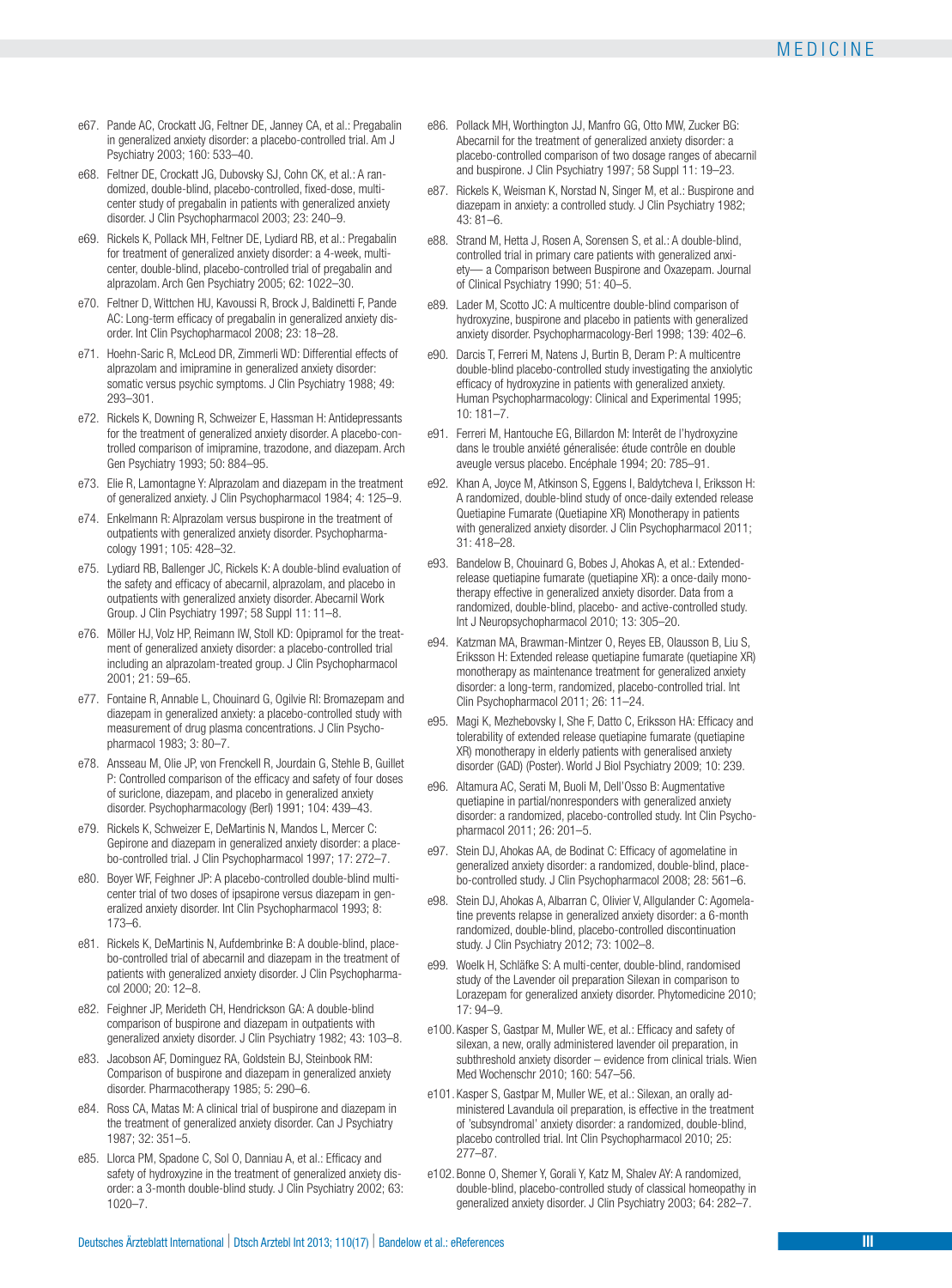- e103. Montgomery S, Chatamra K, Pauer L, Whalen E, Baldinetti F: Efficacy and safety of pregabalin in elderly people with generalised anxiety disorder. Br J Psychiatry 2008; 193: 389–94.
- e104. Davidson J, Allgulander C, Pollack MH, et al.: Efficacy and tolerability of duloxetine in elderly patients with generalized anxiety disorder: a pooled analysis of four randomized, doubleblind, placebo-controlled studies. Hum Psychopharmacol 2008; 23: 519–26.
- e105. Katz IR, Reynolds CF 3<sup>rd</sup>, Alexopoulos GS, Hackett D: Venlafaxine ER as a treatment for generalized anxiety disorder in older adults: pooled analysis of five randomized placebo-controlled clinical trials. J Am Geriatr Soc 2002; 50: 18–25.
- e106. Stanley MA, Beck JG, Novy DM, Averill PM, et al.: Cognitive behavioral treatment of late-life generalized anxiety disorder. J Consult Clin Psychol 2003; 71: 309–19.
- e107. Stanley MA, Beck JG, Glassco JD: Treatment of generalized anxiety in older adults: A preliminary comparison of cognitive behavioral and supportive approaches. Behavior Therapy 1996; 27: 565–81.
- e108. Stanley MA, Wilson NL, Now DM, et al.: Cognitive behavior therapy for generalized anxiety disorder among older adults in primary care: a randomized clinical trial. Jama 2009; 301: 1460–7.
- e109. Wetherell JL, Gatz M, Craske MG: Treatment of generalized anxiety disorder in older adults. Journal of Consulting and Clinical Psychology 2003; 71: 31–40.
- e110. Wittchen HU, Kessler RC, Beesdo K, Krause P, Hofler M, Hoyer J: Generalized anxiety and depression in primary care: prevalence, recognition, and management. J Clin Psychiatry 2002; 63 Suppl 8: 24–34.
- e111. Rickels K, Shiovitz TM, Ramey TS, Weaver JJ, Knapp LE, Miceli JJ: Adjunctive therapy with pregabalin in generalized anxiety disorder patients with partial response to SSRI or SNRI treatment. Int Clin Psychopharmacol 2012; 27: 142–50.
- e112. Pollack MH, Simon NM, Zalta AK, et al.: Olanzapine augmentation of fluoxetine for refractory generalized anxiety disorder: a placebo controlled study. Biol Psychiatry 2006; 59: 211–5.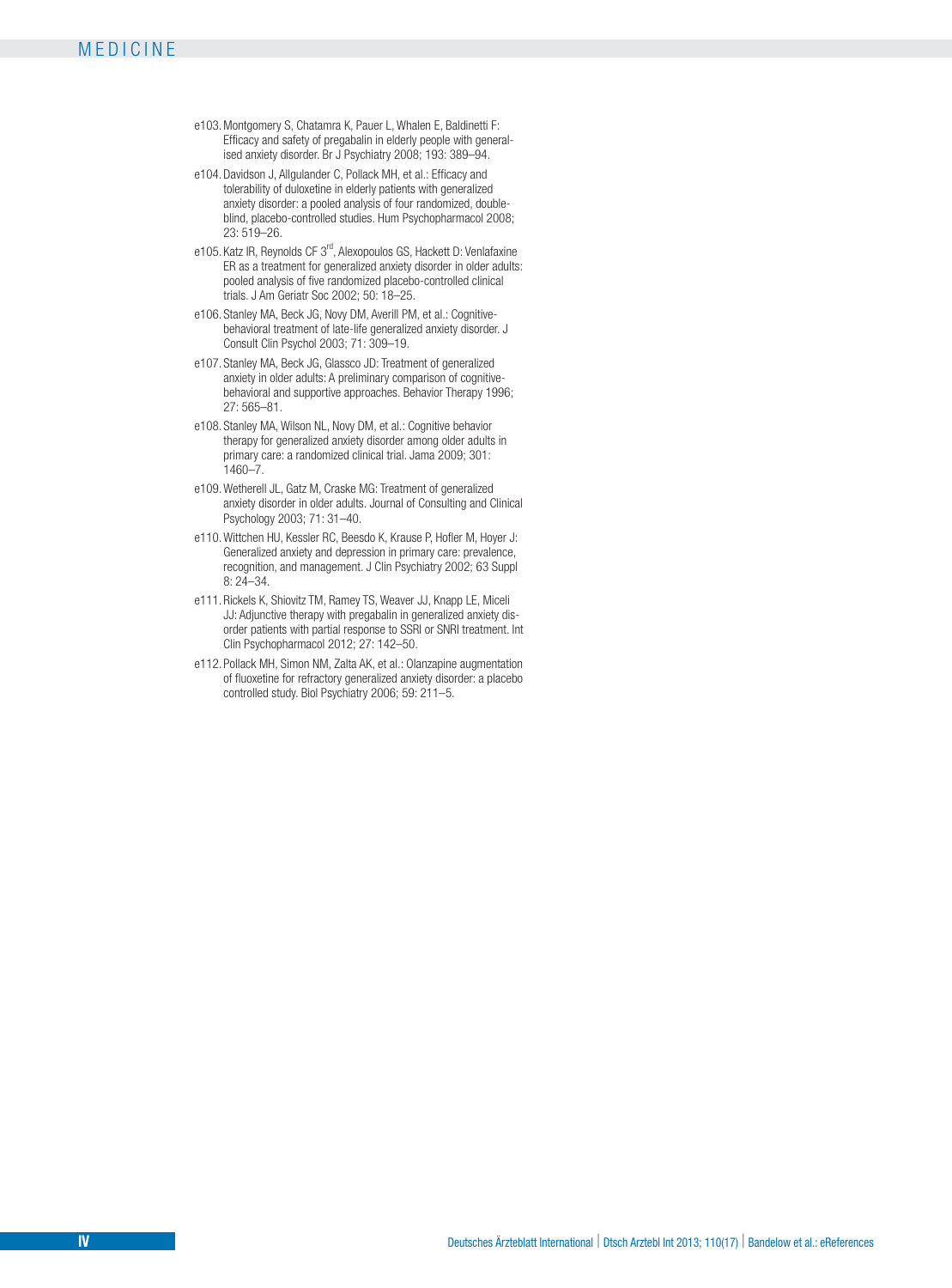# eBOX

# Generalized anxiety disorder—definition according to the ICD-10 research criteria (abbreviated version)\*

Tension, worries, and fears about everyday experiences and problems lasting for at least six months, accompanied by at least four of the following types of symptoms (including at least one of symptoms 1–4):

## **● Vegetative symptoms**

- 1. Palpitations, sensation of heartbeat, rapid heart rate
- 2. Diaphoresis
- 3. Fine or coarse tremor
- 4. Dry mouth

# **● Thoracic and abdominal symptoms**

- 5. Respiratory symptoms
- 6. Feeling of tightness in the chest
- 7. Chest pain or discomfort
- 8. Nausea or abdominal discomfort

# **● Mental symptoms**

- 9. Feeling dizzy, unsteady, faint or light-headed
- 10. Derealization or depersonalization
- 11. Fear of loss of control, going insane, or "cracking up"
- 12. Fear of dying

# **● General symptoms**

- 13. Hot or cold flashes
- 14. Numbness or tingling

# **● Symptoms of tension**

- 15. Muscle tension
- 16. Agitation and inability to relax
- 17. Feeling of being wound up, nervousness, emotional tension
- 18. Feeling of something sticking in the throat, dysphagia

# **● Other, nonspecific symptoms**

- 19. Exaggerated startle response
- 20. Concentration difficulties, feeling of emptiness
- 21. Persistent irritability
- 22. Difficulty falling asleep because of worries

\*modified from (22)